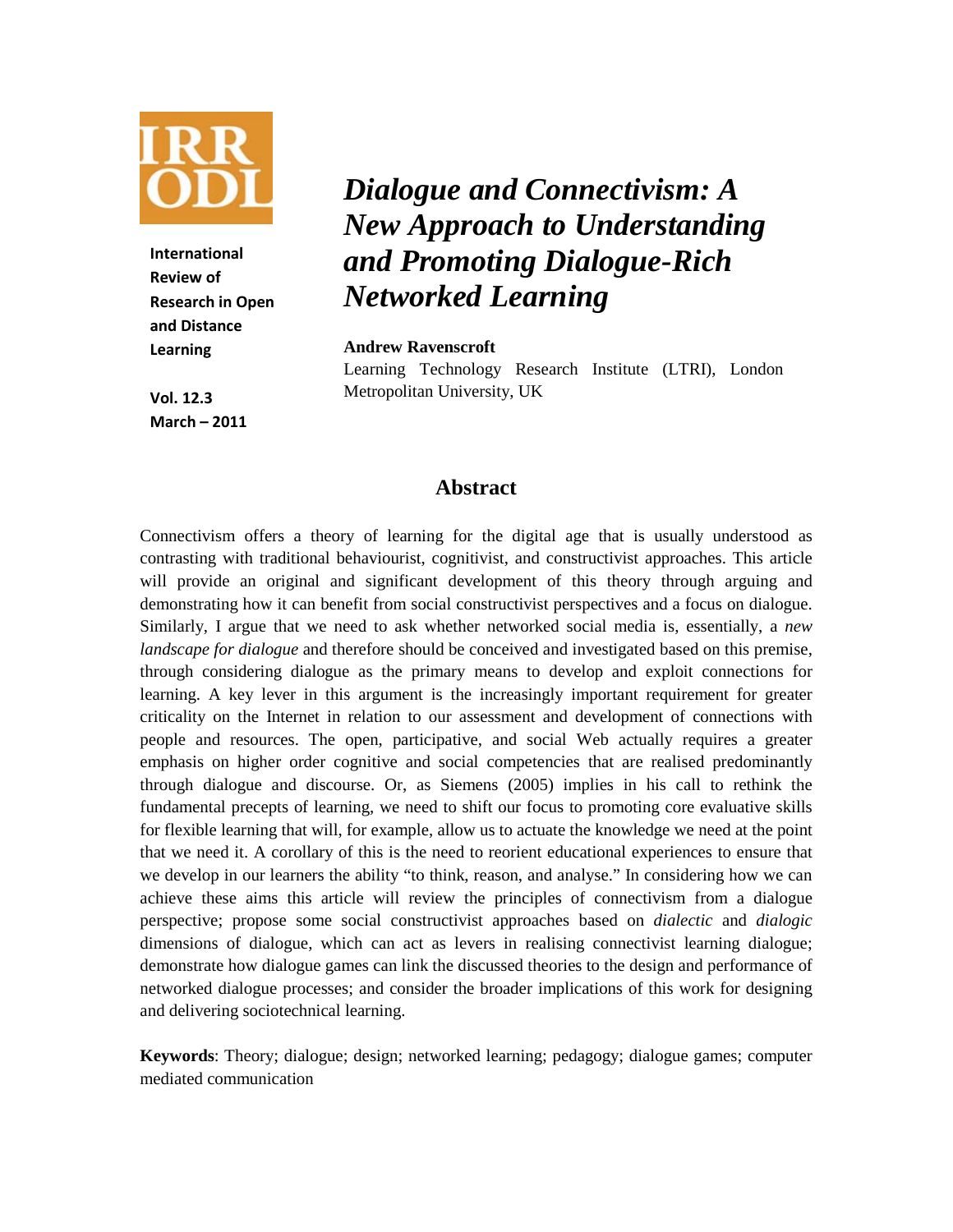# **Introduction: Connectivism and Learning in the Digital Age**

The relatively recent theoretical accounts of connectivism (Siemens, 2005, 2006) and connective knowledge (Downes, 2006) as ways to understand and explore learning in the networked digital age are timely and particularly useful, both in what they offer and what they question. These positions are not without their critics, Verhagen (2006) for example, but what is particularly exciting and important about them is that they have started a serious discourse, and hopefully discipline-wide reflection, about *what learning is in the digital age*, the inescapable and unavoidable role of networked technologies as mediating artifacts for learning, and how we should design and support learning for the digitally literate learner in the networked landscape. These approaches foreground the role of network technologies, the connections within these networks, and how these influence an evolving and relative perspective on knowledge. Interestingly, until now, these emphases have not considered the role of dialogue. However, dialogue is the primary mechanism for maintaining connections and developing knowledge through them. This suggests a pivotal role for *dialogue interaction* in meaning making and learning within networks and similar open enterprises, such as personal learning environments (Attwell, 2007) or the Web in general. In reflecting upon this state of affairs this article addresses the following question: Is networked social media ostensibly a new and profound *dialogue landscape* and therefore should it be investigated in these terms? In certain ways I extend some initial thoughts, justifications, and directions that have been proposed by Siemens (2005, 2006) and Downes (2006), but take these a step further through a deliberate focus on digital dialogue as a lens through which we can better understand connectivism and design future networked learning that embraces its potentials.

Siemens (2005) states the following principles of connectivism, which are also currently available through Siemens' writings in Wikipedia.

- 1. Learning and knowledge rest in diversity of opinions.
- 2. Learning is a process of connecting specialised nodes or information sources.
- 3. Learning may reside in non-human appliances.
- 4. Capacity to know more is more critical than what is currently known.
- 5. Nurturing and maintaining connections is needed to facilitate continual learning.
- 6. Ability to see connections between fields, ideas, and concepts is a core skill.
- 7. Currency (accurate, up-to-date knowledge) is the intent of all connectivist learning activities.
- 8. Decision making is itself a learning process. Choosing what to learn and the meaning of incoming information is seen through the lens of a shifting reality. While there is a right answer now, it may be wrong tomorrow due to alterations in the information climate affecting the decision.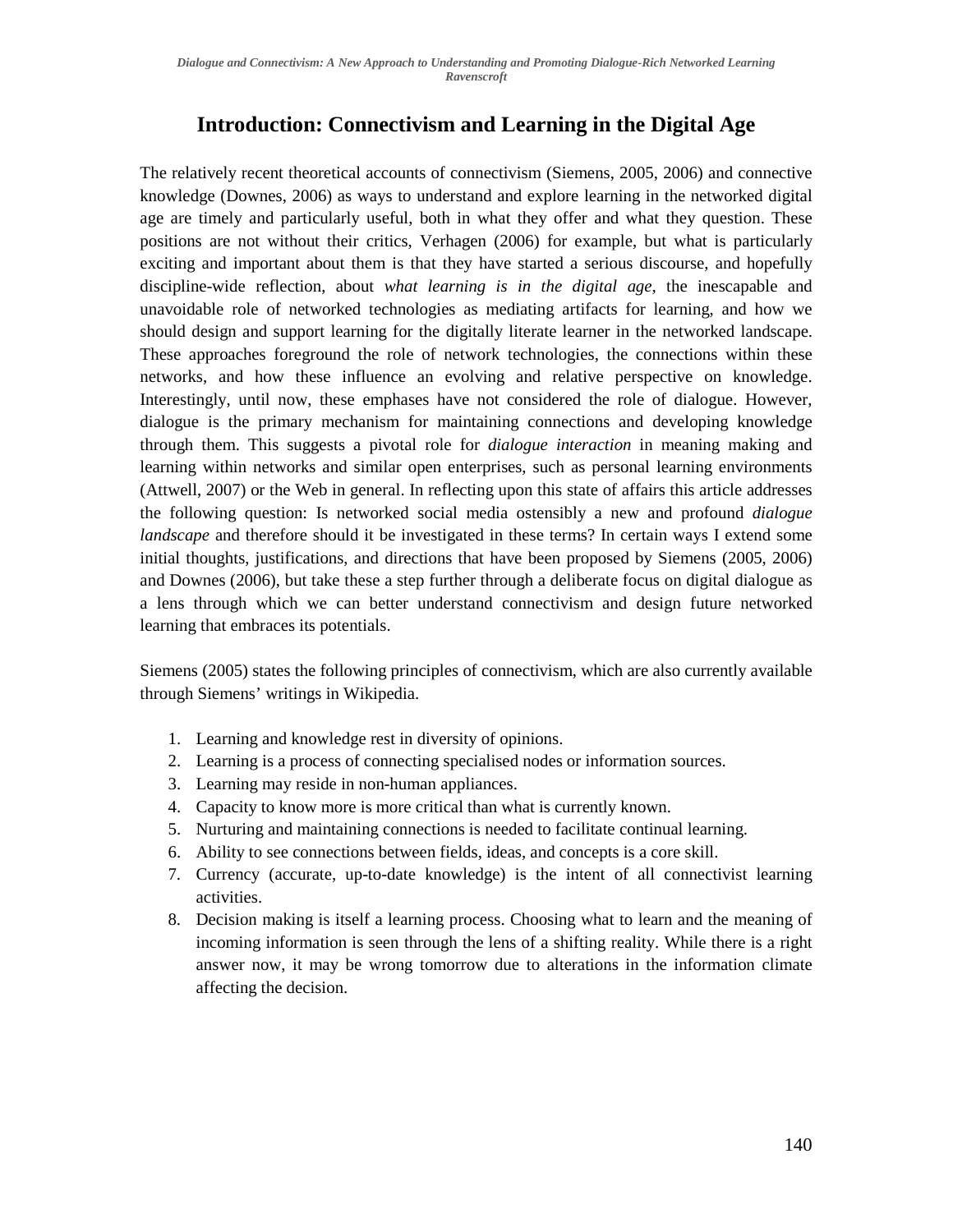Below, we consider these from a digital dialogue perspective that in some ways is in harmony with Downes' (2006) position that

> These trends combine to form what is sometimes called "elearning 2.0" – an approach to learning that is based on conversation and interaction, on sharing, creation and participation, on learning not as a separate activity, but rather, as embedded in meaningful activity such as games and workflows. (p. 1)

But, in accepting this emphasis on "conversation and interaction," I argue that we need to drill down a level deeper as these are very wide-ranging and somewhat diffuse concepts. I hold that for learning we also need to ask the following: What sort of dialogue features, forms, or genres are implicated in the realisation of these principles and therefore will support networked learning?

#### **Are New Dialogues the Most Prominent Feature of a Networked Social Media Landscape?**

If we consider the operationalisation of these connectivist principles from a dialogue perspective we find that they frequently implicate ongoing evaluative processes as having prominence over prestructured and content-centric features of dialogue. So, for example, processes such as critical inquiry, reflection, and negotiation are considered more important than informing about or acquiring static knowledge. Specifically, referring to the particular principles, referred to in brackets where appropriate in the following sections, we can say the following. Diverse opinions (1) will be typically expressed through discourses and clarified, contested, and refined through critical dialogue. The connection of specialised and contextualised information sources (2) will involve the assessment of discourses, reflections about them, and recognition of meaning and value. The principle that "Learning may reside in non-human appliances" (3) seems to play out in two ways from a dialogue perspective, although the word "reside" perhaps needs additional qualification. Firstly, some types of intelligent applications, such as those that include machine learning, user modeling, or semantic techniques, typically learn, or colearn, with humans. Other technologies that don't necessarily learn themselves but are explicitly designed to promote learning in humans, such as intelligent tutors and learning simulations or games, can be said to have the capacity for learning within them. To realise a capacity to know more (4) will benefit from reflective and inquiry dialogue to maintain and evolve a community of inquiry and function critically within these spaces. Similarly, nurturing and maintaining connections (5) with people can correspond to opening up and maintaining what Wegerif (2007) calls "dialogic spaces" that emphasise "the interanimation of real voices" within learning relationships. These may then support learning through dialectical and *knowledge-building* dialogues of the type proposed by Scardamalia and Bereiter (2003). "Seeing connections" (6) is likely to involve dialogue processes such as reflection, clarification, and negotiation. And currency (7) will be realised through maintaining up-to-date and responsive dialogues, and we will often decide what to learn (8) through processes such as clarifying, reflective engagement, and negotiation.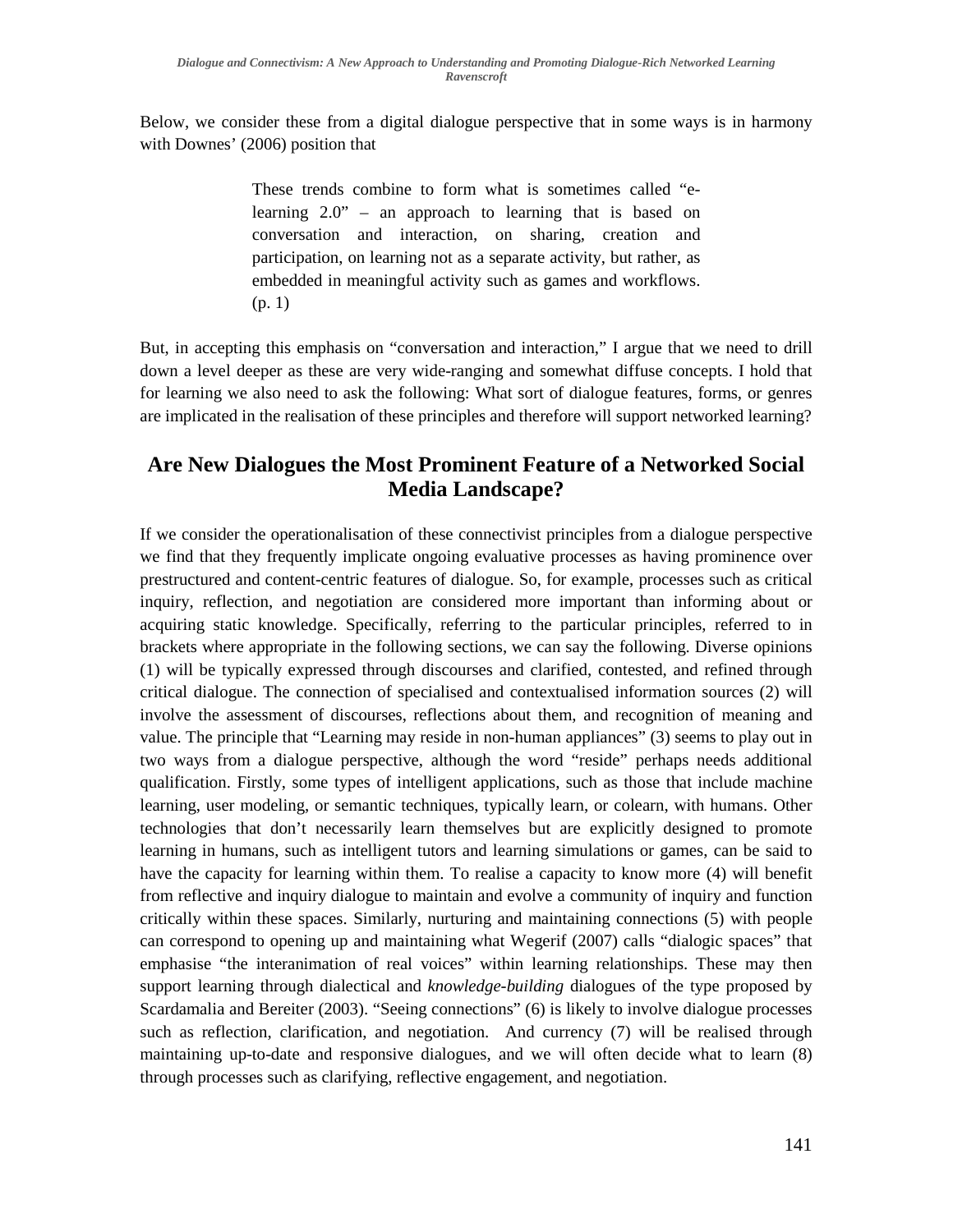I will now elaborate further on this dialogue lens based on some of the central precepts of connectivism that aren't explicitly stated in these principles but have been emphasised elsewhere by Siemens (2005, 2006). Thinking in networks will usually mean thinking through collaborative dialogue. Most meaningful learning and active engagement will be realised and maintained by similarly meaningful dialogue processes. We will often perform sense making through continuous discourses that coconstruct and negotiate meaning. Language and dialogue are the key underpinnings of social behaviour and learning. It is virtually impossible to imagine social processes that are divorced from dialogue processes. Also, the notion that sociality is constantly created and recreated maps to the emergence and evolution of dialogic spaces that support the development of relationships and the coordination of joint activities. Along these lines it is important to remember that our networked social behaviour did not begin with social media, but is instead coevolving with these technologies, which arguably provide social opportunities that are more open, and are used more often, than was previously possible with the traditional methods of communication, dialogue, and discourse.

Summarising, the operationalisation of these principles of connectivism seems closely interwoven with ways to characterise the richness of the evolving dialogue processes linked to new digital technologies and practices. Three related questions in this respect, which are the platform for the original contribution of this article, are

- 1. How can we *better understand the dialogue processes* that are implicated by connectivist learning in a networked world?
- 2. What are the *dialogue features* of quality connections for networked learning?
- 3. How do we, through *design*, promote and catalyse the development and operation of quality connections?

In addressing these questions it is also useful to consider that although the form and means of realisation of learning dialogue are changing through the increased prevalence of highly participative and discourse-intensive social software, or Web 2.0 technologies, some underpinning pragmatic level, or deep and social, discourse processes are arguably more stable and still at play. For example, we will always use dialogue, as our most intuitive semiotic system, to articulate and express what we think, share our thoughts and ideas with others, and collaboratively create meaning and understanding to make joint inquiries or to solve common problems. We may be performing these practices in more immediate, participative, or multimodal ways, but the deep psycho-social imperatives are more impervious to change and will benefit from a deeper understanding of social constructivist ideas that emphasise the primacy of dialogue in learning. In showing this I will explore and extend a recent way to characterise and understand digital learning dialogue that was proposed by Ravenscroft, Wegerif, and Hartley (2007), based on exploring Vygotskian *dialectic* and Bahktinian *dialogic* ideas, before considering how these can be incorporated within a dialogue-rich and connectivist approach to learning and its design.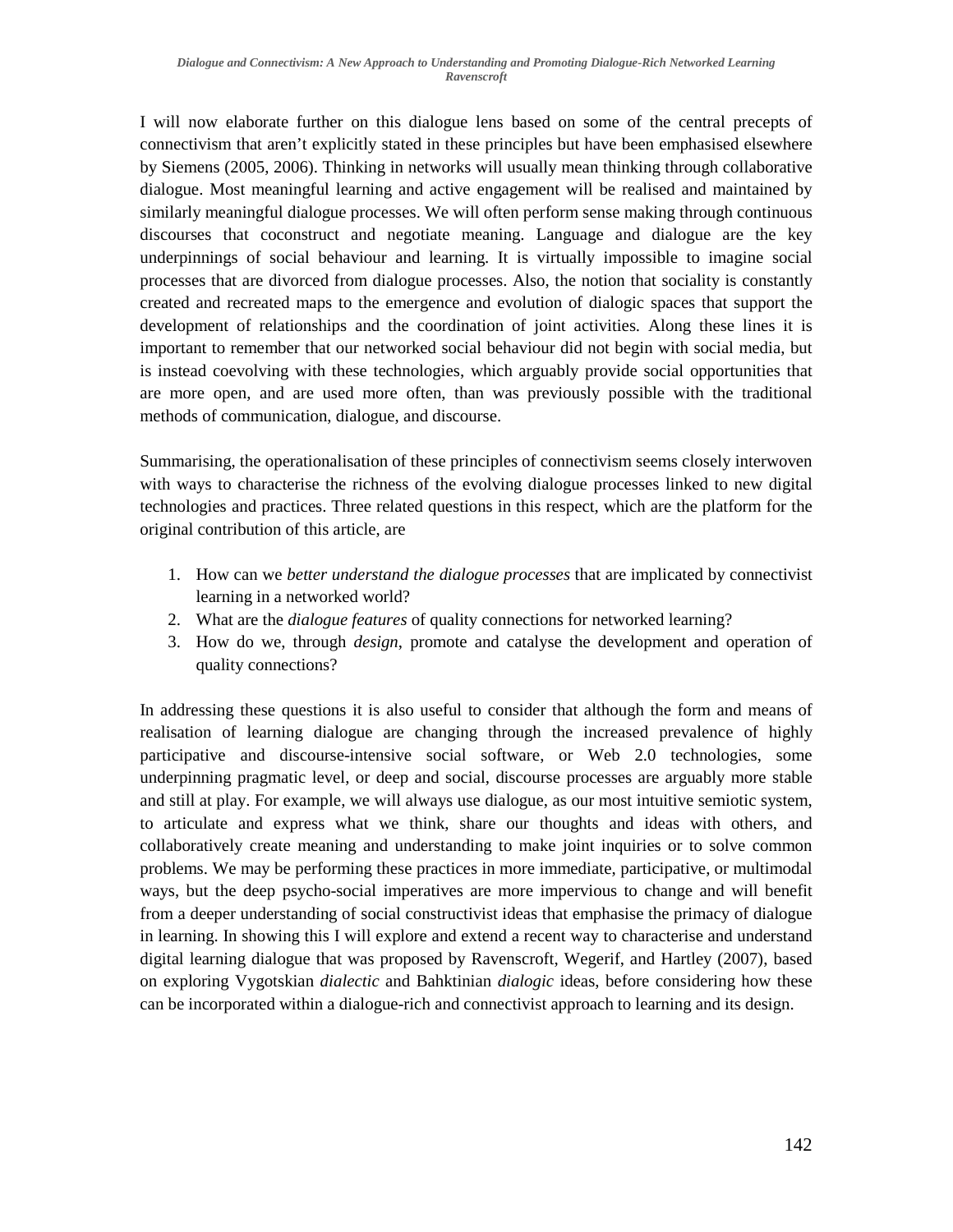### **Elaborating the Dialogue Perspective: Social Constructivist Theoretical Levers**

The following section considers a Vygotskian and dialectic account of learning dialogue, followed by a Bahktinian and dialogic account, before synthesising both within the frame of contemporary contexts for connectivist learning. This section restates and extends the previous work that was reported in Ravenscroft, Wegerif, and Hartley (2007) and Ravenscroft, Sagar, Baur, and Oriogun (2009).

This theoretical exploration is interesting because at an initial level of analysis social constructivism and connectivism are quite different. The former foregrounds the psychology of human development from a sociocultural perspective that includes interpersonal processes that lead to the development of higher mental processes. One primary way in which this is engineered is through setting up and participating in a zone of proximal development (ZPD) that connects a learner with a more learned other (Vygotsky, 1978). It also highlights the primacy of language and dialogue within this process, where the *internalization* of external dialogue processes leading to the formation of internal psychic tools that support reasoning, reflection, and the development of higher mental processes is central. And, not surprisingly, given that this theory was developed in the early twentieth century, there is no consideration of how dialogue-rich information technology influences this process. But this is precisely where there is a harmonious join because connectivism, with its deliberate focus on the here-and-now reality of how digital networks support new forms of connections, social relations, and dialogue, provides a sociotechnical frame or set of creative constraints within which contemporary social constructivist activities occur. The sections below elaborate on this through further refining social constructivism into dialectic and dialogic before showing how these processes can be structured by connectivist constraints within networked learning contexts through dialogue games that are mediated by a tool called InterLoc (Ravenscroft, McAlister, & Sagar, in press ).

# **Dialectic, Learning, and Connectivism**

In considering dialectic dialogue processes, Ravenscroft, Wegerif, and Hartley (2007) argued the following:

> The dialectic that was used by Socrates (470–399 BC) during what has become known as "the Socratic method" is one of the earliest recorded educational approaches. This has remained an inspiration to contemporary approaches to learning, such as computer-based *tutorial learning* proposed by Bork (2001), that he offers as the most important learning model for the twentyfirst century. The essence of the method is that through careful questioning by the teacher, students can come to realize the truth of a situation without being told it directly. For Socrates argument and learning was embedded in these real dialogues.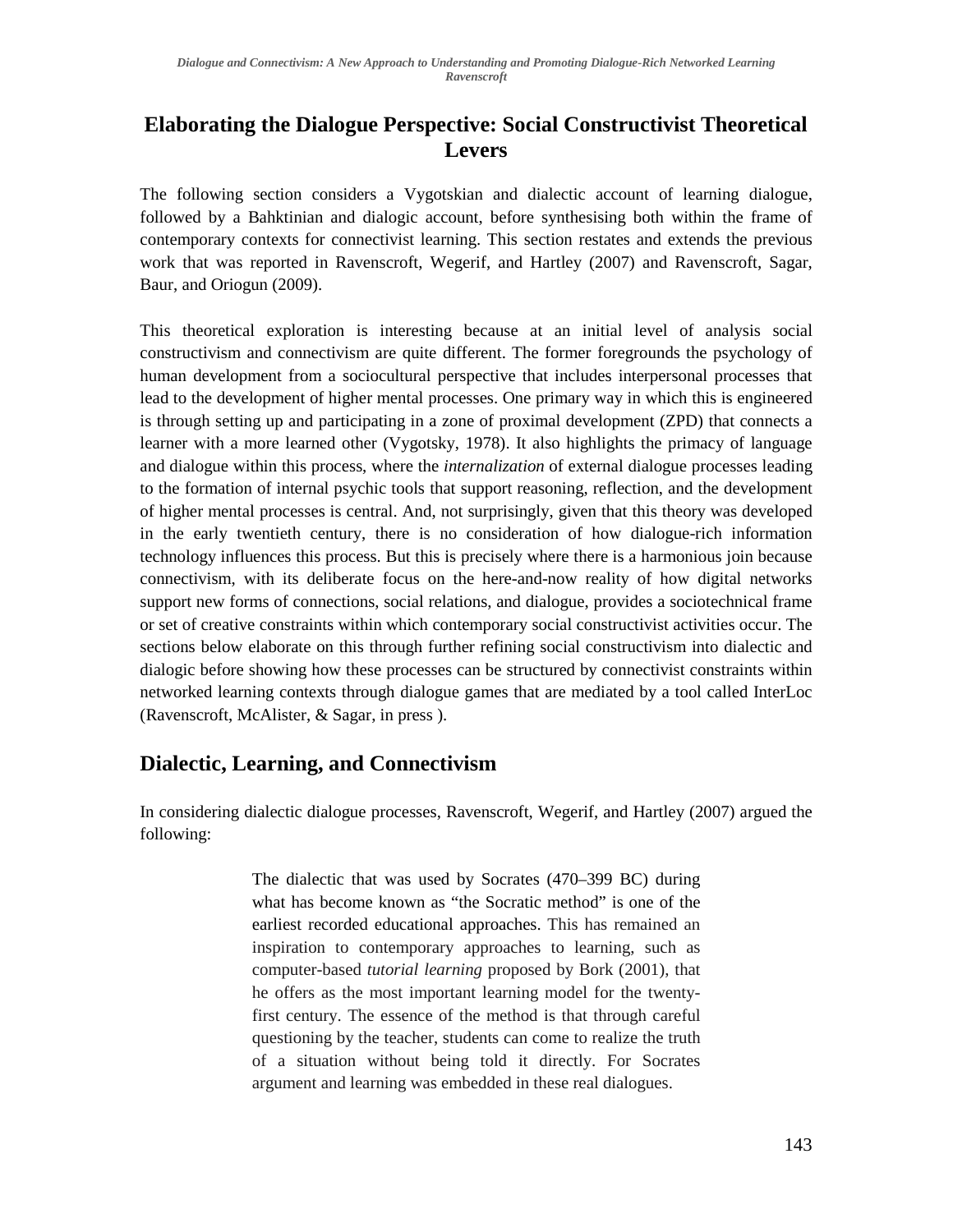Hegel (1770–1831) turned dialectic into a more abstract notion of a dynamic logic proceeding from thesis to antithesis and then synthesis. Hegel's (1975) approach rested on a coherence theory of truth, where the truth relies not on a single proposition but a whole system of propositions, and only within this complete system can contradictions be recognised and falsity removed. Similarly, the process of synthesis preserves the rational and removes the irrational but then also provides another thesis that can become the subject of the same triadic process, and so on. So for Hegel, although "The true is the whole", this is an evolving whole that develops through contradiction.  $(p. 40)$ 

Through applying Hegel's dialectic Marx argued that culture and consciousness arise as tools in the dialectic interaction between humans and nature. Vygotsky took this as a model of how an individual consciousness is formed through the internalisation of tools. So Vygotsky's (1978) theory of the development of higher mental processes can remain a foundation and inspiration for approaches to networked technology enhanced learning (hereafter TEL) that emphasise collaborative, argumentative, and reflective discourses, along the lines that have been emphasised by Mercer (2000), Ravenscroft (2000, 2004) and Wertsch (1991).

This dialectic position maps to connectivism in a number of significant and related ways that are given below where essentially these mappings concur with how to deal with a new "provisionality" associated with twenty-first-century knowledge practices. In adding to these accounts above, we now also need to take full account of the mediational power offered by new and evolving digital tools, which is another anchor in connectivist thinking.

The mappings are mostly related to the *energetic process* and *form* of dialogue. Firstly, dialectic is a suitable process for refining knowledge and realising learning from a diversity of opinions (1), and similarly, supporting the capacity to always know more (4). Secondly, implicit in dialectic processes is the ability to foreground and emphasise new connections (6) through the consideration of new or alternative positions and viewpoints of others. Thirdly, the way in which dialectic implies this constant evolution of knowledge, for example through the Hegelian triadic process, should foster currency (7). Fourthly, the decisions about what to learn in a shifting reality (8) can be optimized through ongoing and frequent critical and collaborative dialogue. In brief, the constructive criticality, combined with the energy and edge of dialectic dialogue processes, can act as an engine for connectivist and networked learning.

# **Dialogic, Learning, and Connectivism**

In considering dialogic dialogue processes, Ravenscroft, Wegerif, and Hartley (2007) argued the following:

> Bakhtin (1986), a contempory of Vygotsky, went back to the Greeks to argue that dialectic had become over formalized and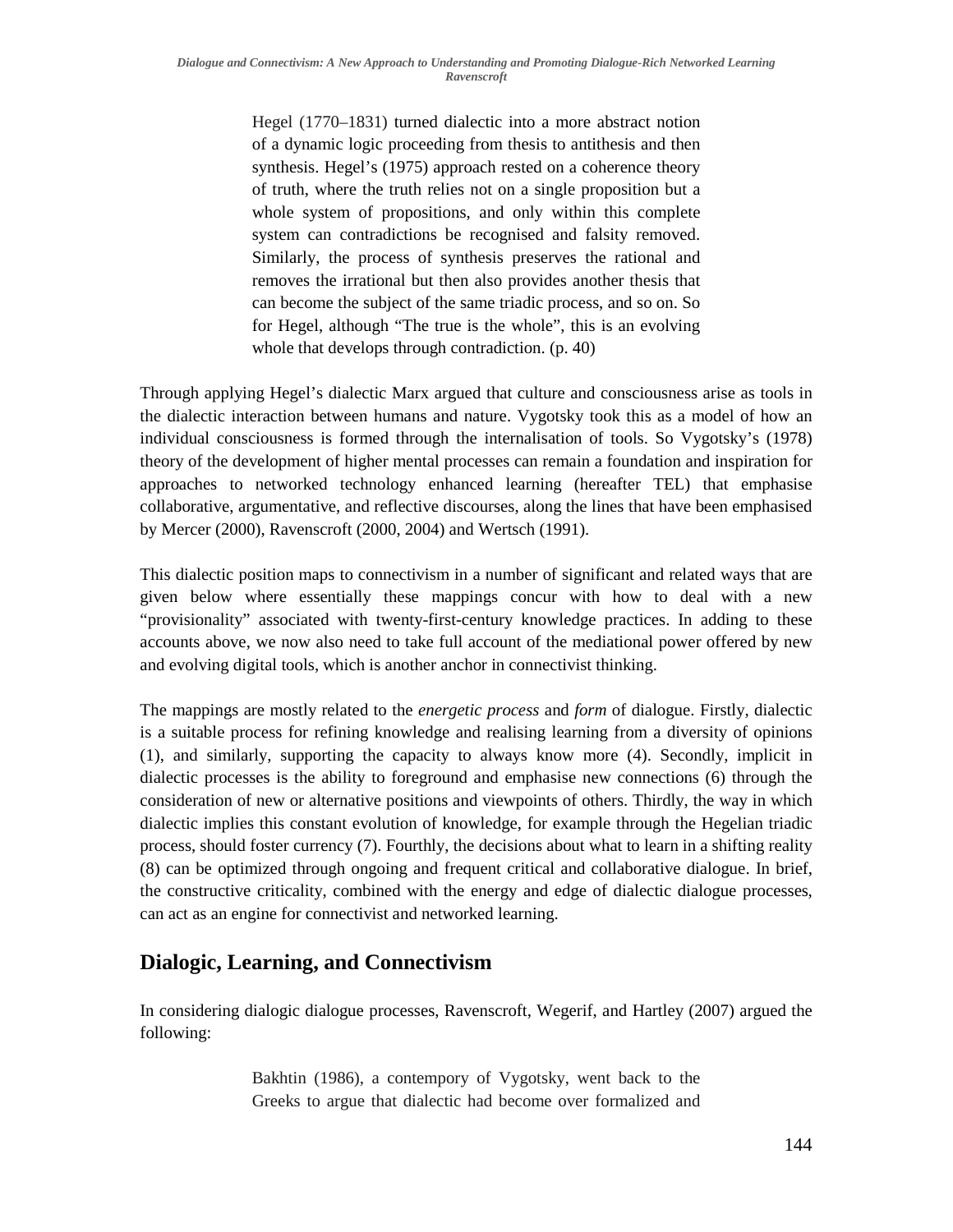we needed to return to real dialogues. He said dialectic is a dynamic form of logic leading all apparent differences to be subsumed into identity in the form of a more complexly integrated synthesis. Bakhtin argued that logic itself has no meaning, it is only the clash of different voices that gives meaning. He opposed what he called 'Hegel's monological dialectic' with his notion of dialogic that referred to the interanimation of real voices where there is no necessary 'overcoming' or 'synthesis' (Wegerif, 1999). Following Wertsch (1991) the sociocultural approach has tended not to recognize this and instead has combined together two notions of mediation, Vygotskys account of mediation by tools including words as sign-tools (dialectic) and Bakhtin's account of mediation by the voices and perspectives of others (dialogic). While mediation by tools is not incompatible with mediation by the perspective of the other person and both happen in education, it is important to point out that these are very different kinds of mediation, which can be conceived as different dimensions, or features, of the dialogue process. For each participant in a dialogue, the voice of the other is an outside perspective that includes them within it. The boundary between subjects is not therefore a demarcation line, or an external link between self and other, but an inclusive 'space' within which self and other mutually construct and reconstruct each other. (pp. 43–44)

Wegerif (2007) has argued very strongly for this dialogic approach to learning, where he considers that the main mechanism for learning is taking the perspective of another in a dialogue, where the dialogue is an end to be valued in itself as perhaps the most important goal of education. Recently, Wegerif (2007) has argued powerfully for this perspective to "expand the spaces of learning" through digital technologies and emphasised that it's not just the use of explicit reasoning but the ability to change one's mind and see things from a new perspective that is essential for learning. So, as with dialectic, there is the clear call to foreground the proactive role of social technologies in networked learning.

This dialogic position also maps to connectivism and networked learning in a number of significant ways, related to the conditions, context, and intersubjective orientations (Bahktin, 1986) that are appropriate for cothinking and learning. Firstly, it embraces the diversity of opinions (1) whilst recognising that these will not necessarily be, or need to be, resolved through logic. Instead it holds that the capacity to keep real, collaborative, and meaningful dialogue "in play" and learn through genuinely considering the perspective of others within inclusive spaces (2) is arguably more important than being driven by an undercurrent logic. Secondly, implicit in this perspective is the capacity to always know more (4) as operating in a dialogic space means that we will be constantly exposed to new or conflicting ideas that we are encouraged to explore and understand, rather than reject or attack in favour of preexisting personal beliefs or ideas.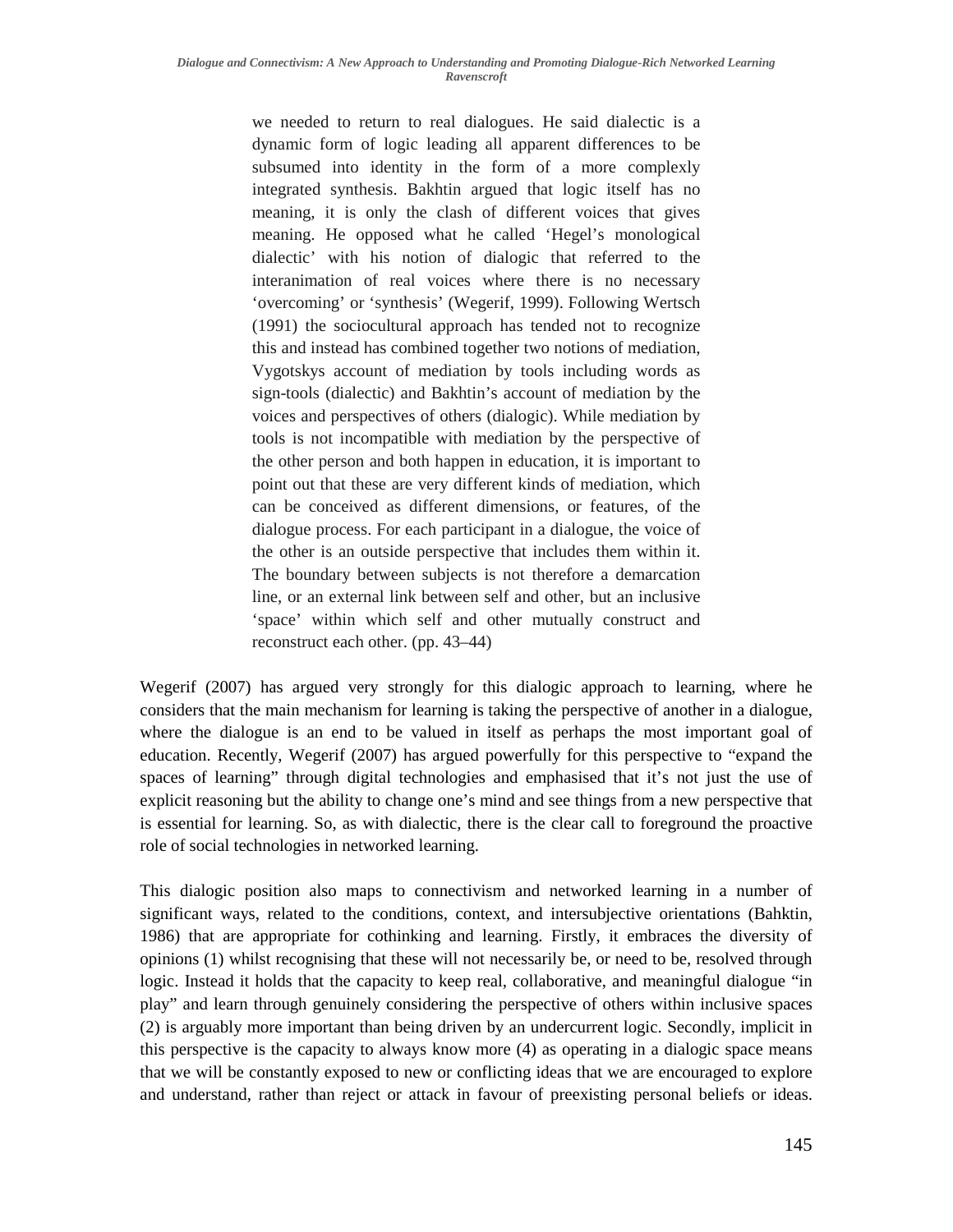Thirdly, cultivating and maintaining these dialogic spaces corresponds to nurturing and maintaining connections that facilitate learning (5). Fourthly, if learners operate in this dialogic way in learning networks they will inevitably be open to seeing and understanding new connections (6) and staying up to date through being in continual learning relationships (7), as well as having the opportunity to make decisions (8) about what it is they want to learn or think is important and relevant to learn.

# **Dialectic or Dialogic? Relative Dimensions for Networked Learning Dialogue**

The relationship between these two characterisations of dialogue, and the implications for learning, was also explored by Ravenscroft, Wegerif, and Hartley (2007). A key question they asked was whether these two characterisations, or genres, worked together or in opposition. Previous work of Ravenscroft and his colleagues in designing dialogue games for conceptual change in science (e.g., Ravenscroft & Pilkington, 2000; Ravenscroft & Matheson, 2002) has shown that an argumentative and dialectical approach was needed for a student and tutor to achieve a synthesis around a correct conceptual understanding of the physics of motion. In contrast, Wegerif (2007) has argued and demonstrated that in some circumstances, especially when dealing with younger children and those with emotional and behavioural problems, a dialogic approach, with its emphasis on "taking the perspective of another," is more important than progression towards some sort of synthesis around a common understanding. So considering their previous work collectively, they argued that dialectic and dialogic are two relative dimensions that are not in opposition as they focus on different yet equally important features of the dialogue process relevant to learning. Dialectic emphasises the epistemic and cognitive dimensions of learning that can be realised through identifiable forms of dialogue processes that occur when an appropriate dialogic state is established. Dialogic emphasises emotional and interpersonal dimensions or the sorts of "relationships" and "intersubjective orientations" (Habermas, 1991) that enable the spaces where learning can happen. These represent a complementary emphasis, which Ravenscroft, Wegerif, and Hartley summed up by saying:

> The desire to reason to progress towards a rational synthesis does not have to override the need to understand others, and likewise, the desire to understand others does not have to override the often pragmatic need to reach a rational consensus that links to purposeful action in a context. The two will always interplay and vary in emphasis based on what is wanted from a learning situation. (2007, p. 46)

And to further emphasise these points, they held that this position paraphrased the thinking of Kant:

> dialectic without dialogic is blind (as in machine cognition), dialogic relations without dialectic is empty of content (as in the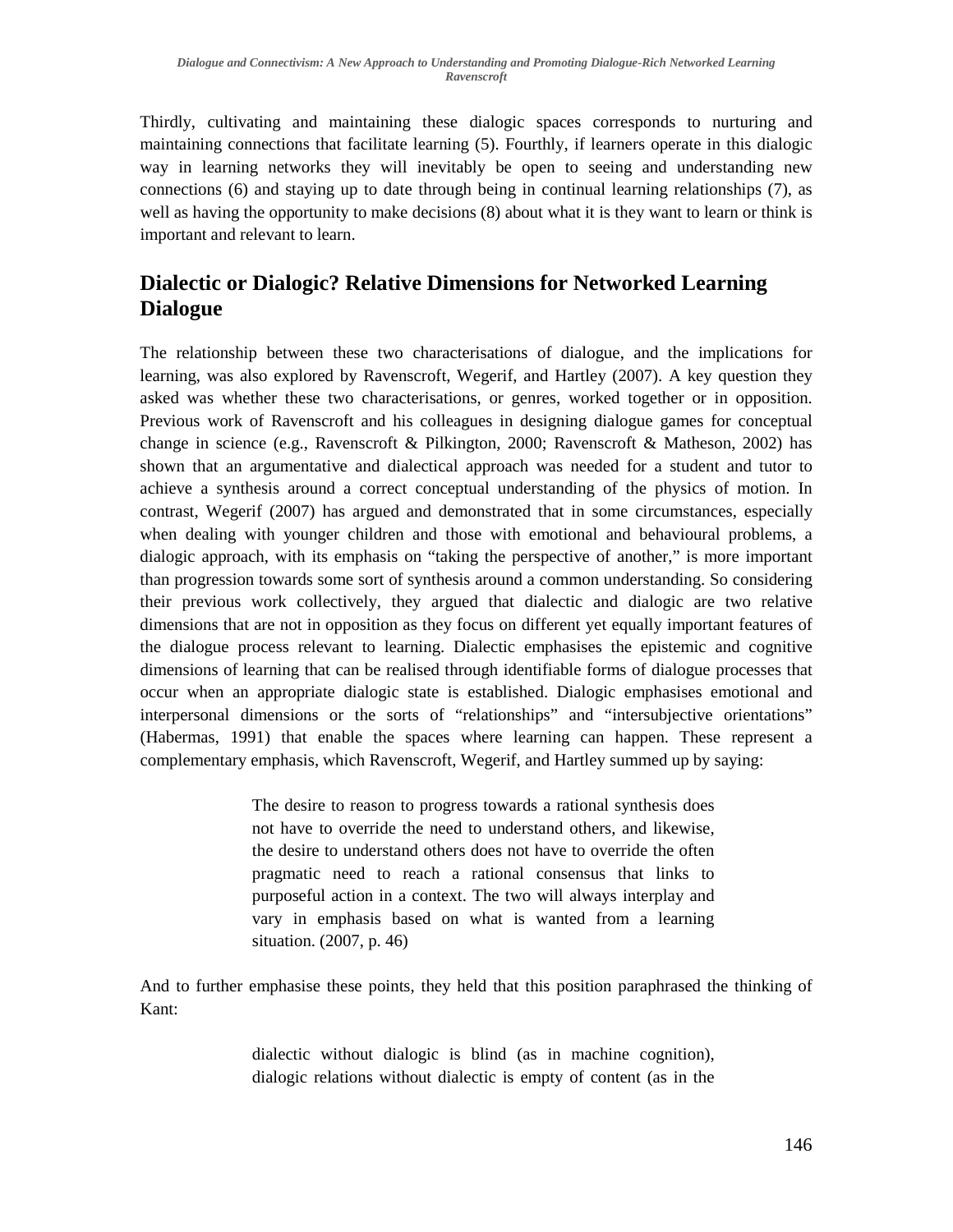mother child couple): it is through their union that new shared understandings can arise. (p. 47)

So in terms of contributing to our understanding and realisation of connectivist dialogues in learning networks, both of these perspectives are, arguably, equally valuable. And similarly, we may need both approaches to operate in a complementary way if we want "real" learning to occur. Whereas dialectic is an engine that can energise and shape the form and process for connectivist and networked learning, dialogic is the sophisticated housing structure which sets up the appropriate relationships, epistemological orientations, and general conditions for learning to take place.

### **Connectivism and Contemporary Contexts for Learning**

Further parallels with key aspects of connectivism related to dialectic and dialogic were also made in a later article by Ravenscroft et al. (2009), who said,

> . . . through social and more open technologies we are creating new spaces and contexts which have the potential for dialectic and dialogic learning through new and developing digital literacies. These contexts can often be conceived 'democratic spaces' that are either generated or populated by the users, whose relationships mediate learning as much as the processes and tools that are in play. These contexts are clearly creating new forms of intersubjective orientations where learning can happen, that are shaped through open participation, collaboration, multimodal language, the provisionality of representations and could potentially contribute, generally, to a more "democratic epistemology." (p. 418)

These researchers also drew together these interconnected notions about connectivism, dialogue, and collaborative thinking by comparing it to a key proposition proposed by Friere (2001), who said,

> To think correctly implies the existence of subjects whose thinking is mediated by objects that provoke and modify the thinking subject. Thinking correctly is, in other words, not an isolated act or something to draw in isolation but an act of communication… For this reason, a correct way of thinking is dialogical not polemical. (pp. 42–43)

This articulation aligns well with Siemens' notion of "thinking in networks," but adds an additional dialogue dimension related to the idea that communication and cognition are actually inseparable and essentially part of a greater social imperative. This also aligns with the point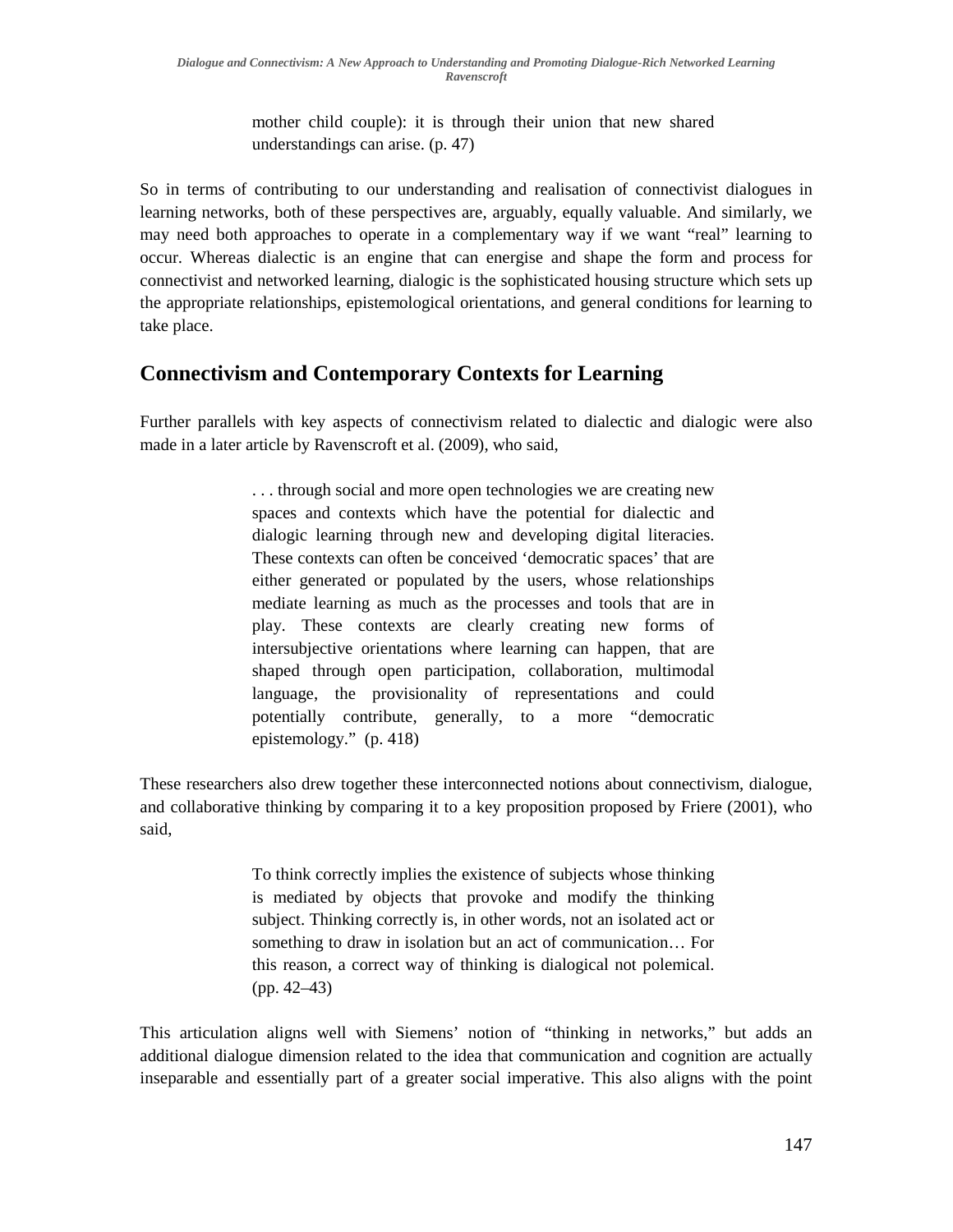made by Ravenscroft (2004) in a critique of a pure community of practice (CoP) approach to learning:

> When we consider the pedigree and support for socio-cognitive approaches . . . we cannot accept the claim that "Learning is a process that takes place within a participation framework, not an individual mind" without significant qualification. Surely, *learning is a process that takes place within a participation framework and an individual mind*. (p. 8)

This position is further strengthened if we don't ask where does the knowledge lie and instead ask how is knowledge beneficially refined, developed, and transformed through technology-mediated practices? This allows us to escape the possibly false dichotomies between individual cognition, distributed cognition, individual learning, and networked learning, etc. as we will always learn by being alone and together.

In embracing these new networked and highly social contexts and possibilities, this position also aligns with what tends to be called "egalitarian dialogue," which foregrounds the assessment of contributions in terms of the validity of the arguments presented rather than according to any power positions of those who advocate them.

I argue that all the perspectives, or levels, for understanding the dialogue process that are discussed above are important for connectivist and networked learning. Thus far, a lot of research has focused on the connection-forming potentials and propensities provided by open and social technologies that build upon network theory and the Internet architecture. This article provides an additional, original, and nuanced perspective on this theoretical and practical situation that looks at the prospects for greater understanding and better design of the learning dialogue processes that operate over social networks.

# **Tools, Dialogue Genres, Knowledge Building, and Networked Learning**

What do the ways to better understand digital dialogue that I have argued for above contribute to more directly designing and promoting networked learning and the related and well-founded approach of *knowledge building* as it is defined by Scardamalia and Bereiter (2003)? Three related implications are that understanding these ideas should allow us to consider the nature and form, or *genre*, of desired dialogue processes and better problematize a learning and knowledgebuilding situation; enable the selection or combination of tools that will optimally mediate practices that address our learning and knowledge-building ambitions and requirements within given contexts; and, where existing tools are not available, be a foundation for tool design. Too often in practice these aims are erroneously conflated, producing mismatches between the affordances of tools and the educational expectations of them in learning situations. The TEL literature, or research that doesn't make it to literature, is replete with examples of this. Herring (1999) and McAlister, Ravenscroft, and Scanlon (2004) clearly showed the shortcomings of instant messaging and chat in supporting reasoned discussion that could lead to knowledge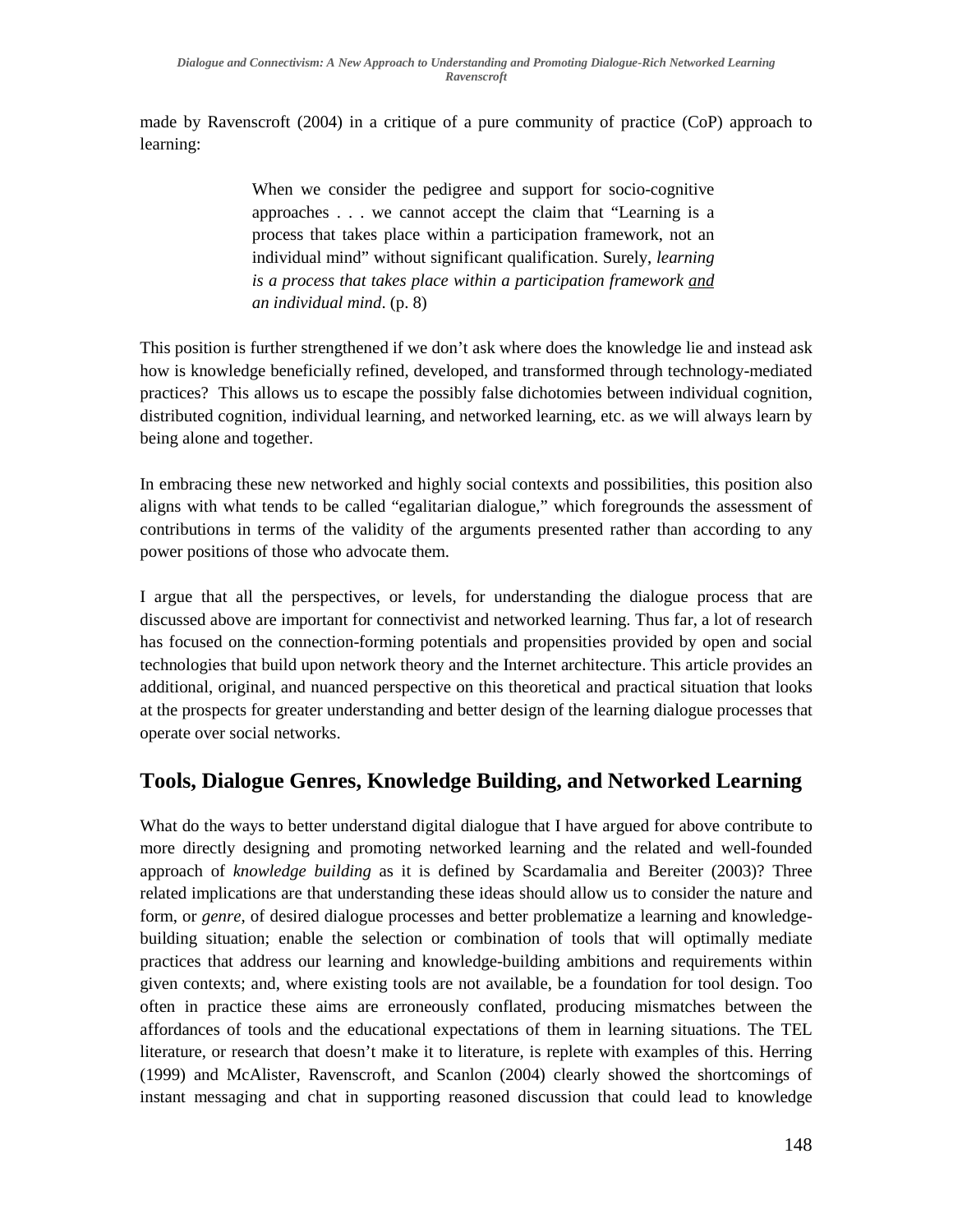building, and a recent journal special issue on "Social Software, Web 2.0 and Learning" (Ravenscroft, 2009) showed that attempted social media learning solutions often did not harmonise with or understand the actual learning-teaching problem they were meant to address. In applying this argument I now introduce a theory-driven approach to design that addresses the specific problem of promoting critical thinking and reasoned dialogue to support knowledge building on the Internet. This research arose out of the UK Open University, which, after considerable efforts to exploit synchronous chat and asynchronous forums for critical discourse amongst distance learners, realised that it needed to explicitly design for critical discussion, reasoning, and related knowledge building rather than expecting it would occur. This was achieved through research incorporating an anatomy (or ontology) and explicit process for collaborative argumentation, derived from the dialectic and dialogic ideas that were proposed above. Note that this approach does not override using other dialogue technologies where they are more appropriate. Put simply, I would propose using chat or microblogging to hold immediate informational exchanges, conferencing and blogging for reflective commenting, and digital dialogue games for "live" and collaborative thinking and knowledge building on the Internet.

#### **Dialogue Games: From Theory to Designing for Dialogue Processes**

Whilst the theoretical work above helps us to better understand connectivist and networked learning dialogue, if we want to ensure that we promote it we need additional concepts that directly link theoretically informed accounts to the design of dialogue-rich learning applications and experiences. One such theoretically strong design concept is dialogue games that incorporate other design-oriented theories such as speech acts (Searle, 1969).

Dialogue games are a well-established paradigm for designing learning dialogue (e.g., Ravenscroft, 2007) and argumentative dialogue in general (e.g., Moore, Yuan, Reed, Ravenscroft, & Maudat, 2009) that synthesise work from the philosophy of language (e.g., Wittgenstein, 1953; Mackenzie, 1979; Walton, 1984), computational linguistics (e.g., Levin & Moore, 1977), and design-based studies of learning dialogue (see Ravenscroft, 2007 for a review). The latter approach is driven by the Vygotskyan and Bahktinian notions that have informed the contemporary articulation of *dialectic* and *dialogic* dimensions of learning dialogue that were mapped to the connectivist principles and given above. This work has been reported extensively in previous articles, which cover the applied design based research approach of deep learning design (Ravenscroft & Boyle, 2010), the history of the development of the dialogue game framework (see Ravenscroft, 2007 for a review) and the methodological approaches and findings related to the evaluation of the games and the tools that realize them (Ravenscroft & McAlister, 2008). Some relevant parts from Ravenscroft, McAlister, and Sagar (in press) are restated and extended below. This dialogue game work has recently been complemented and realised through applying new design-oriented and conceptual principles of "ambient pedagogy" and "experience design" (Ravenscroft et al., 2009) to adapt the dialogue game approach directly to the social media landscape. In succinct terms, ambient pedagogy holds that the structure or scaffolding supporting the learning interaction is behind the scenes and yet also implicit in the digital practice that is supported; and "experience design" emphasises that the learning occurs through the production of an experiential context and ecosystem, or space that favours learning, in contrast to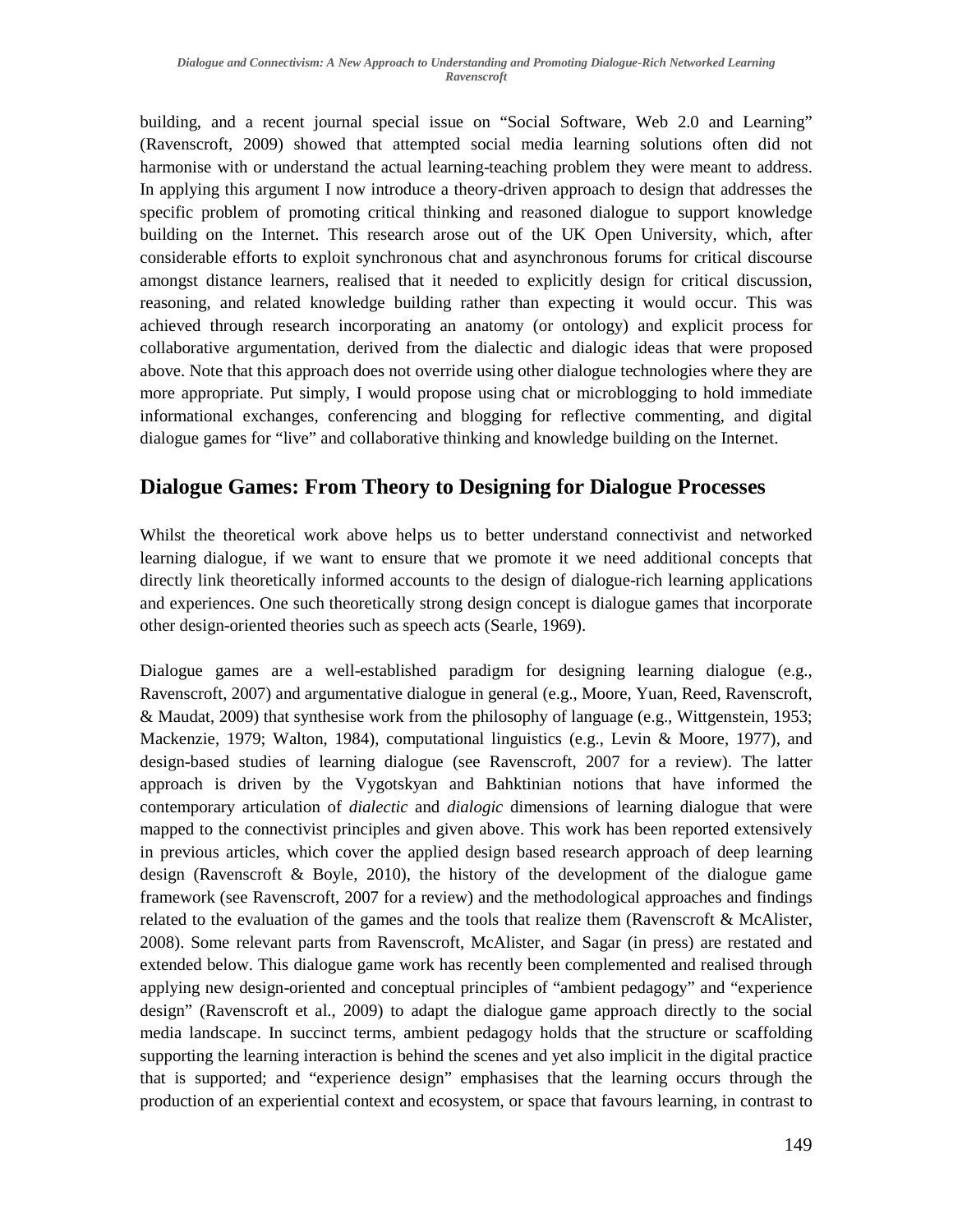foregrounding the management of instruction and explicit pedagogical design. This elaborated dialogue game approach is used to address relatively generic learning problems and opportunities related to the need for critical and reasoned dialogue, often linked to thoughtful writing. It has recently been deployed through the InterLoc tool and evaluated across five UK higher education institutions with over 350 students and 10 tutors (Ravenscroft, McAlister, & Sagar, in press). The results of these evaluations showed that the approach was highly valued by tutors and students, was effective in promoting critical thinking and reasoned discourse, and generally supported much deeper engagement between peers than is typical with other dialogue technologies.

Essentially, these social games realise engaging and structured rule-based interactions within networked spaces, which are performed using predefined dialogue features (such as dialogue moves, locution openers and a model of turn taking) that are specifically designed to foster thinking and learning in ways that are popular with learners (Ravenscroft, McAlister, & Sagar, in press). All contributions or replies are made using move categories (*inform, question, challenge*, etc.) and further scaffolded through using specific locution openers (*I think . . ., I disagree because . . ., Let me elaborate . . .* etc.) that have to be used to perform the dialogue. Similarly, rules about the legitimate and logical responding openers, based on the specific openers that are replied to, are offered selectively, but these can be overridden where necessary. The model of turn taking is incorporated to ensure that the dialogues support "listening" to others' contributions, fairly balanced patterns of contribution, and, generally, the sort of coherent sequencing that results in reasoned discourses.

A key point about these dialogue games realised through InterLoc is that all the features above are easily configurable, so dialogue moves, locution openers, and rules of interaction can be selected or developed to promote ostensibly dialectical dialogue processes, dialogic dialogue, or complementary combinations of both. The latter has been found to be the most popular and effective configuration within a game called the Critical Discussion and Reasoning Dialogue Game (CDR-DG). The following section demonstrates how this dialogue game realises these dialectic and dialogic processes that correspond to connectivist networked learning and other key aspects of connectivism.

### **Networked Learning Dialogues through InterLoc: Realising Connectivist, Dialogic, and Dialectic Dimensions**

This section provides a concise account of how the dialogue games and InterLoc operate for the purposes of this paper, with its focus on the theory and application of connectivism and dialoguerich networked learning. A more comprehensive and detailed account is given in Ravenscroft, McAlister, and Sagar (in press).

Practically speaking, the current dialogue game technology, InterLoc5 (Ravenscroft, McAlister, & Sagar, in press), embodies the pressing need to reconcile learners and knowledge workers developing digital literacies and practices with the well-established requirements for reasoned and purposeful learning dialogues, such as those supporting critical and creative thinking. It realises social games that are performed amongst small groups of four to six players that can be easily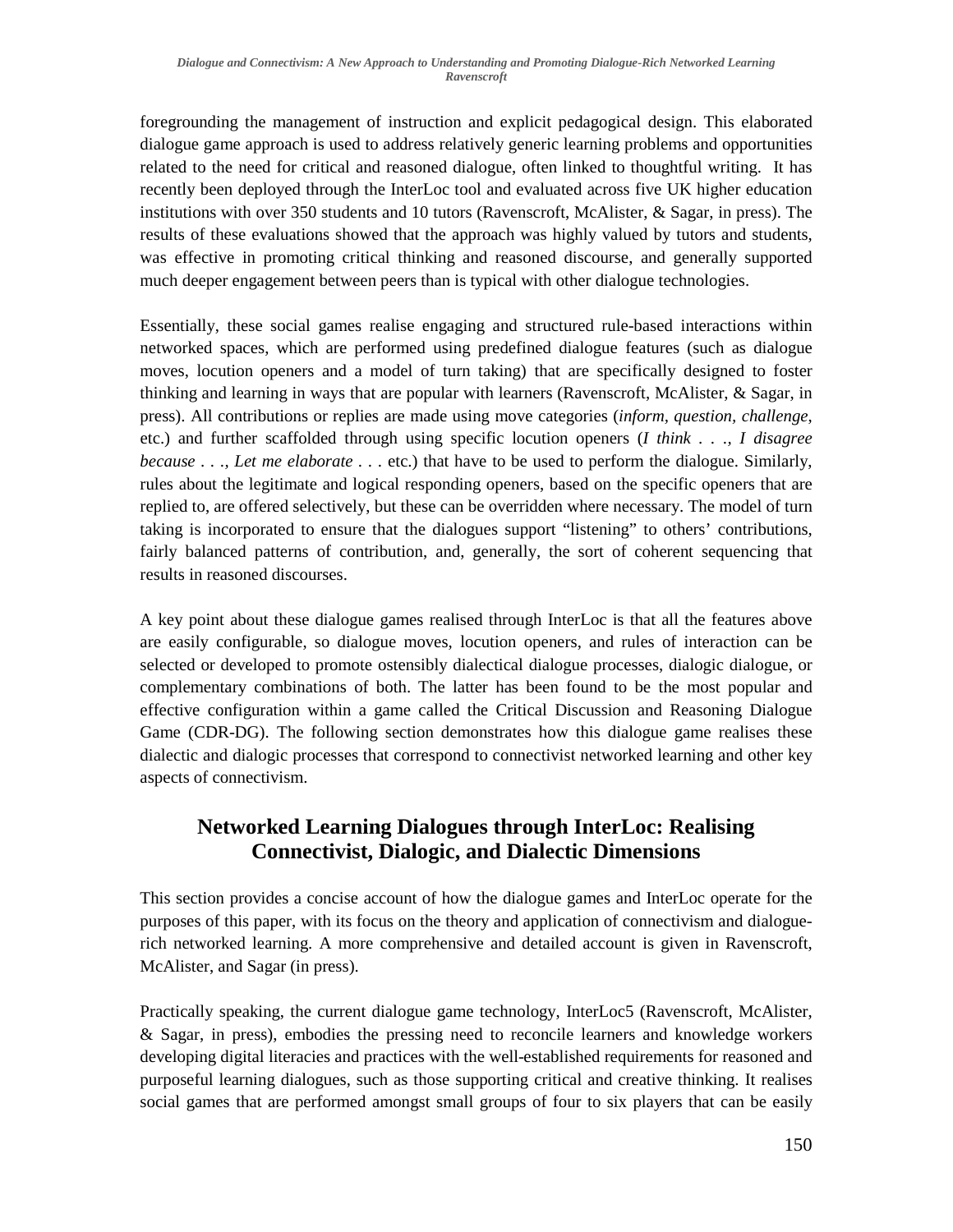scaled and replicated across many simultaneous groups. Through orchestrating interaction and learning through dialogue games we can connect anyone who can access the Web and include any resources that are available on the Internet.

The texts that result (see Figure 1) are more formal than records of unstructured chat or dialogue that is typical in conferencing software, and yet are less formal – in terms of textual representation – than a typical wiki or blog.

These types of digital dialogue records are significant in that they capture "live collaborative thinking." These can provide unique intermediary representations between collaborative thinking and thoughtful writing. In a sense, the current dialogue game approach is a way of generating and capturing thinking on the Web in ways that realise and satisfy accepted ambitions for learning that also sits with more informal and media-driven digital practices with social software.

# **Playing the Dialogue Game**

The interface in Figure 1 shows how each player performs the dialogue game. This was taken from an exercise performed by postgraduate students at a UK university who were critically discussing the National Curriculum (or NC) for Science (which is also reported in more detail in Ravenscroft, McAlister, and Sagar, in press). They can contribute to the current state of the developing dialogue through selecting either "contribute" or "reply" to a specific previous contribution. "Contributing" to the dialogue places a message at the bottom of the display while "reply" indents responses below the specific contribution that is replied to (preserving a thread). This model contains affordances that achieve a balance of "keeping the dialogue moving forward" whilst allowing reflective asides and specific responses to previous contributions. So players need to distinguish whether they are "contributing" to the developing dialogue (using the large reply bar at the bottom), typically responding to the latest state of the dialogue or replying to a specific previous contribution (by selecting "reply" next to each contribution). All contributions or replies are made using the predefined move categories (*inform, question, challenge*, etc.) and the specific locution openers *(I think . . ., I disagree because . . ., Let me elaborate . . .* etc.). Similarly, rules about the legitimate and logical responding openers, based on the specific openers that are replied to are offered selectively. So in this example (in Figure 1) the responding player (george) is presented with logically legitimate responses to *I disagree because . . .,* such as *Is there another way of looking at it?*, *Why do you think that?*, etc., although he is not restricted to this preferred response set and can instead select *More* to see the full range of openers. So a structured and yet flexible form of scaffolding is provided.

This brief excerpt, and the context in which it was conducted, is able to demonstrate the harmonisation of dialogic and dialectic features along connectivist lines and also highlight some of the key principles of connectivism.

Beginning with the principles, firstly, the rationale behind dialogue games and InterLoc is that people learn and collectively advance knowledge and understanding through argument and critical inquiry. Implicit in this approach is an acceptance that diversity of opinion (1) is the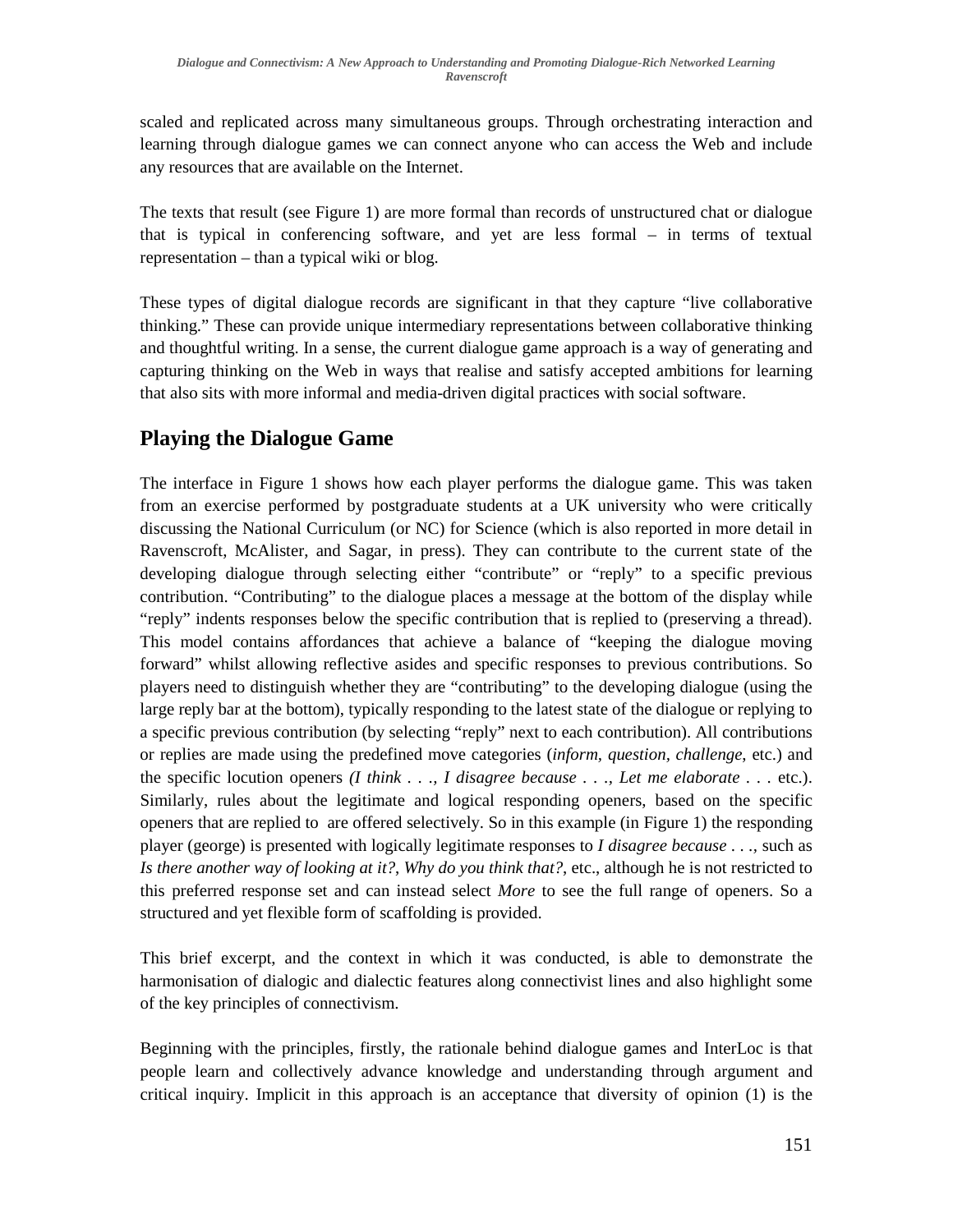"intercognitive engine" that drives the argumentation process. Secondly, the learning design that InterLoc realizes deliberately connects particular people and particular resources, which are the "specialised nodes or information sources" (2). The design of the dialogue games and InterLoc, which comprise a "non-human appliance," ensures that collaborative argumentation occurs in ways that correspond to learning (3) and the collaborative development of understanding. Also implicit in the dialogue game rationale is that, through legitimate and continued argument, we can continually develop and improve our understanding of a domain, which maps to the principle that it is more important and critical to know more than is currently known (4). Principles 5, 7, and 8 are less evident in InterLoc's design and practices. But also central to dialogue games is that, through inquiry style interchanges, we have a greater ability to see and confirm connections between ideas and concepts (6), and also to qualify and refine the semantics of these connections and relations through more critical and argumentative exchanges.

|                                                                             | "The national curriculum for Science as currently defined is totally inadequate to meet the purposes of<br>science education and gives a false impression of the nature of science." Discuss!                                       |            |
|-----------------------------------------------------------------------------|-------------------------------------------------------------------------------------------------------------------------------------------------------------------------------------------------------------------------------------|------------|
| wilky                                                                       |                                                                                                                                                                                                                                     | $\sim$     |
| likely outcome. (Reply)                                                     | I think if the NC was not in place, and teachers could teach what they wanted, then a false impression of the nature of science is a                                                                                                |            |
| george                                                                      |                                                                                                                                                                                                                                     |            |
|                                                                             | I agree because there would be no standard, however the exam specifications would act as a good guide. (Reply)                                                                                                                      |            |
| wilky                                                                       |                                                                                                                                                                                                                                     | $\sim$     |
| I disagree because the exam boards don't have any practical element (Reply) |                                                                                                                                                                                                                                     |            |
| john <sub>2</sub>                                                           |                                                                                                                                                                                                                                     |            |
| Also i think a lot of people would just get left behind (Reply)             |                                                                                                                                                                                                                                     |            |
| george                                                                      |                                                                                                                                                                                                                                     |            |
|                                                                             | I'm not so sure, there is a coursework element to the specification they give, which would be a practical investigation. (Reply)                                                                                                    |            |
| emma                                                                        |                                                                                                                                                                                                                                     |            |
| john2                                                                       | issues in science and attempt to understand the processes and methods behind related experiments too? Although,<br>obviously, this isn't a substitute for actually doing something, but it is another insight into process. (Reply) | $\sim$     |
| which they then have to do a short exam on (Reply)                          | Let me explain I believe the only coursework done in GCSE science now is done in class, in the format of an experiment,                                                                                                             |            |
| emma                                                                        |                                                                                                                                                                                                                                     |            |
| independent research. (Reply)                                               | I disagree because the school I worked in always had case study bits of coursework too where the pupils had to do                                                                                                                   |            |
| Choose Opener ▼                                                             |                                                                                                                                                                                                                                     |            |
| Is there another way of looking at it?                                      |                                                                                                                                                                                                                                     | Send       |
|                                                                             |                                                                                                                                                                                                                                     |            |
| Why do you think that?<br>Why is it?                                        |                                                                                                                                                                                                                                     |            |
| Can you say more on that?                                                   |                                                                                                                                                                                                                                     | Cancel     |
| I disagree because                                                          |                                                                                                                                                                                                                                     |            |
| Is there any evidence that                                                  |                                                                                                                                                                                                                                     |            |
| <b>Choose Opener</b><br>Why do you say that<br>Isn't it the case that       |                                                                                                                                                                                                                                     |            |
| More                                                                        |                                                                                                                                                                                                                                     | Send       |
|                                                                             |                                                                                                                                                                                                                                     |            |
|                                                                             |                                                                                                                                                                                                                                     | Contribute |

*Figure 1*. A critical dialogue demonstrating how connectivist, dialectic, and dialogic features are realised through InterLoc.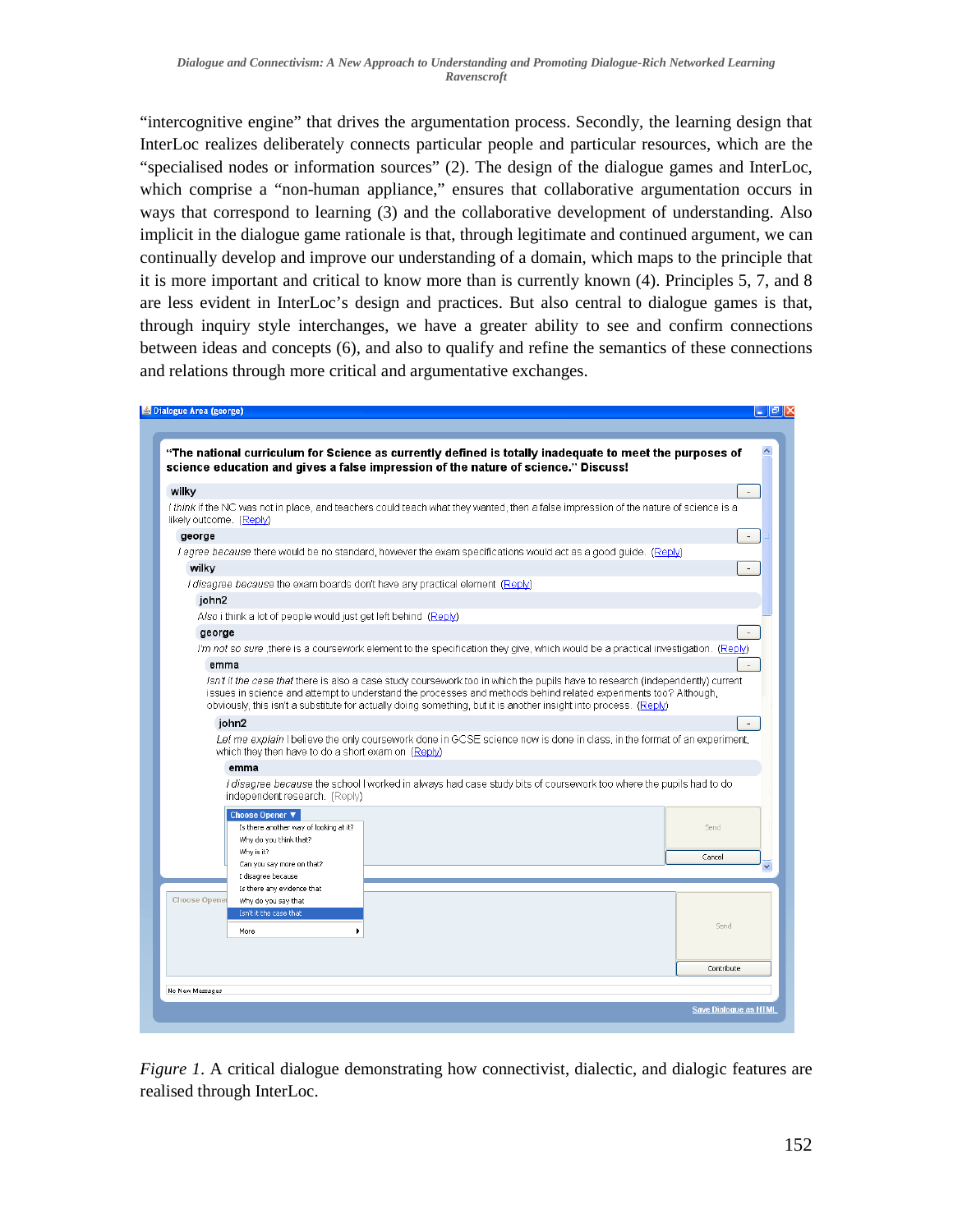If we now focus on how dialectic and dialogic dimensions harmonise with connectivism more generally, firstly, the setting of an open question (bolded at the top of the screen), with a number of potential positions, within a collaborative "group space" where all players share the symmetric role (of player) and the same dialogue features – creates a dialogic space. This sources and stimulates collaborative inquiry and argument and a readiness to colearn what is not yet known. Similarly, this sort of connected learning experience could not be realised without the design of this nuanced network technology (InterLoc) to mediate the colearning amongst the participants deliberately through exploring, challenging, and reconciling diverse and differing opinions.

In turning our attention to the openers that are used and offered in the screenshot of this interface we can see this balance of dialogic and dialectic dimensions. Although I fully accept that the subtleties of interpretation will be dictated through the play of dialogue over series of interchanges within a particular context, following Wittgensteinian (1953) notions of "meaning as use," this level of analysis below helps to explain my position for the purpose of this paper. Replying to another's assertion (about the adequacy of the National Curriculum in the UK) with *I agree because . . ., Also . . ., Can you say more on that . . .* represents a mostly dialogic interchange; whereas, responding to the same or similar assertion with *I disagree because . . ., Is there any evidence that . . ., Why is it . . .* represents a challenging and dialectic interchange. Also, some openers are probably at the borderline of dialogic and dialectic, somewhere between requests for elaboration and challenges. These are openers such as *Isn't it the case that . . ., I'm not so sure . . ., Is there another way of looking at it . . ., etc.*

As Ravenscroft, McAlister, and Sagar (in press) point out, in this relatively brief interchange we can see how InterLoc supported reasoned agreement, reasoned disagreement, and then the further elaboration and clarification of concepts (related to the role or practical work in the National Curriculum). Summarising the shown conversation, where the individuals have been anonymised through being given "dummy" names, wilky initiates it using an assertion move, *I think . . .*, to offer a position for the role of the NC, to guide (or deliberately restrict) what can be taught about the nature of science – a position that george agrees with, using *I agree because . . .* . However, wilky then challenges george, using *I disagree because* . . ., to point out that examination boards don't actually have a "practical element," and john2 points out, using *Also . . .,* to make a related point that otherwise people would get left behind. This introduction of the notion of a "practical element" stimulates george, who uses *I'm not sure . . .*, to point out that maybe there is a practical element in the form of coursework. This then stimulates emma to offer a qualifying question, in the form of *Isn't it the case that . . .,* to offer a more sophisticated position that includes notions of independent study and how this relates to experimental work. This, in turn, stimulates john2 to clarify his position, using *Let me explain . . . .* But emma then challenges john2's clarified position, using *I disagree because . . .,* to offer a different relationship between coursework and independent study. And finally, this excerpt ends with george about to offer a further qualifying question through selecting *Isn't it the case that . . . .*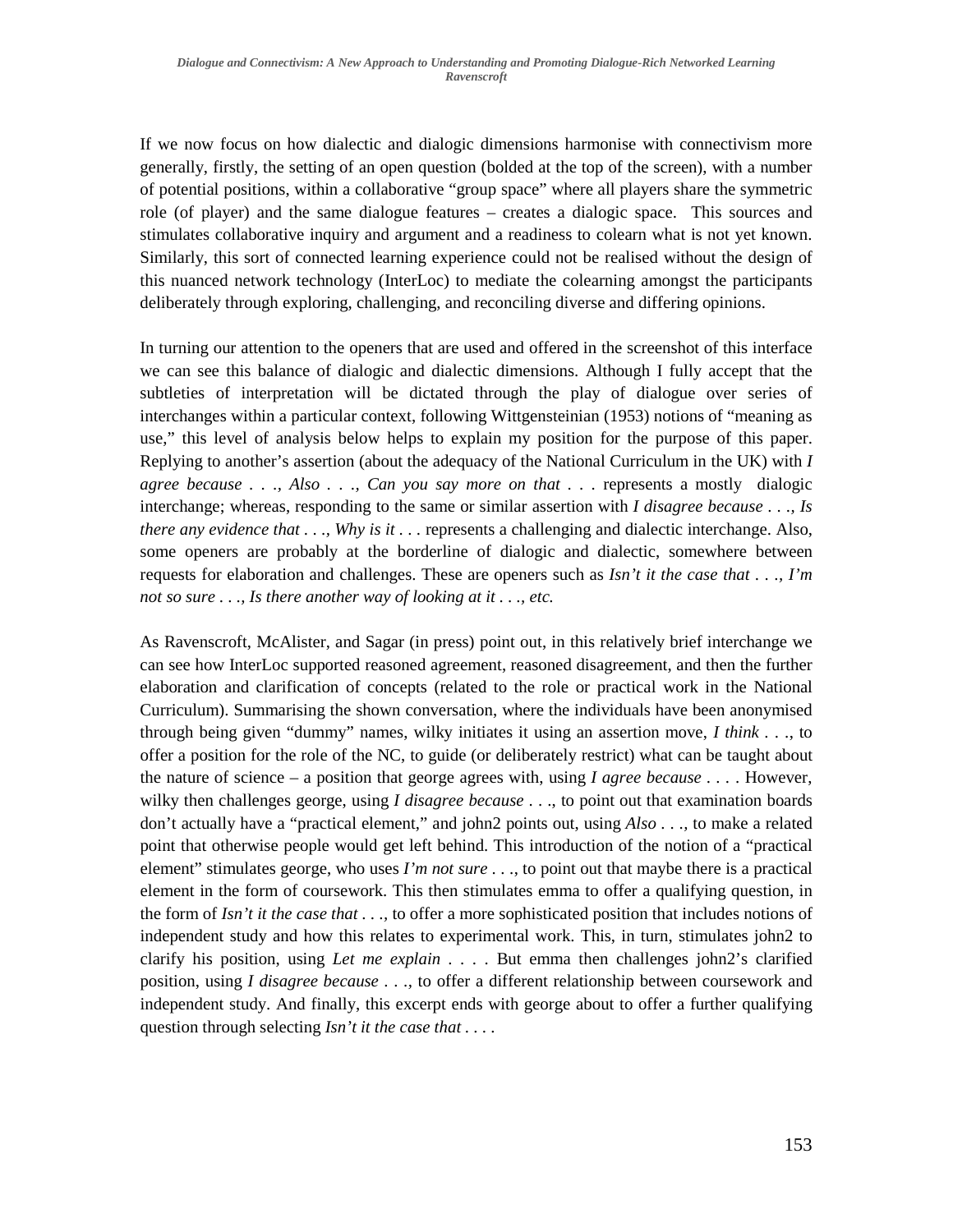So even this brief excerpt, taken from an authentic implementation, demonstrates

- the sort of question (bolded at the top of screen in Figure 1) that seeds the dialogue game and fosters a dialogic space;
- how four participants all contribute to the dialogue, exploring and reconciling different opinions, to perform a well-balanced critical inquiry;
- A good range of moves and openers, including assertions (*I think, I agree because, also, let me explain*), challenges (*I disagree because*), and a question (*Isn't it the case that?)* being used to perform a dialogic and dialectic dialogue;
- how the dialogue game allows the players to quickly identify, consider the importance of, and elaborate their understanding of a key concept, the role of practical or experimental work; and
- how each participant, at this stage of the game, is articulating his or her own and different understanding of how this concept (of practical or experimental work) connects and relates to other aspects of coursework and independent research.

This conversation then goes on to appreciate how the NC is actually open to interpretation in these respects and that coursework now has to consider issues such as plagiarism.

The Digital Dialogue Game Project Evaluation Report (at www.interloc.org.uk) and a number of previous papers (McAlister, Ravenscroft, & Scanlon, 2004; Ravenscroft & McAlister, 2006) give a considerable number of longer and more varied dialogue game interactions along with their analysis and evaluation, including comparisons with equivalent chat exercises (Ravenscroft  $\&$ McAlister, 2008). The extract used here is deliberately straightforward and illustrative for the purposes of this paper, but it still provides insights about what the dialogue game approach gives us as without InterLoc these sort of networked dialogues are likely to be less well balanced (with some individuals dominating), less deep and detailed, open to more misunderstandings, and generally more poorly reasoned, involving the simple trading of opinions instead of reasoned engagement. Note also that the way in which the openers and interaction design afford participation means that we rarely experience some participants being overly silent during the games (Ravenscroft, McAlister, & Sagar, in press).

# **Future Connectivist Dialogues: Reconciling Openness and Orchestration**

One of the reasons why this dialogue game and InterLoc approach works well (Ravenscroft, McAlister and Sagar, in press) is that it has a practical balance of orchestration and openness. And this raises questions about how, or whether, we can move to a more open paradigm. With the current design, a learning manager role (usually a tutor) typically selects the opening question, related resources, and type of dialogue game and also schedules a synchronous interaction and decides whether or how to assess the outcome. So what if we wanted to further personalise and open up this experience through making the role of the tutor or learning manager either optional or unnecessary? Recent work has done this (see Ravenscroft, Braun and Nelkner, 2010; Ravenscroft et al. 2011) and produced a variation of InterLoc that was loosely coupled with a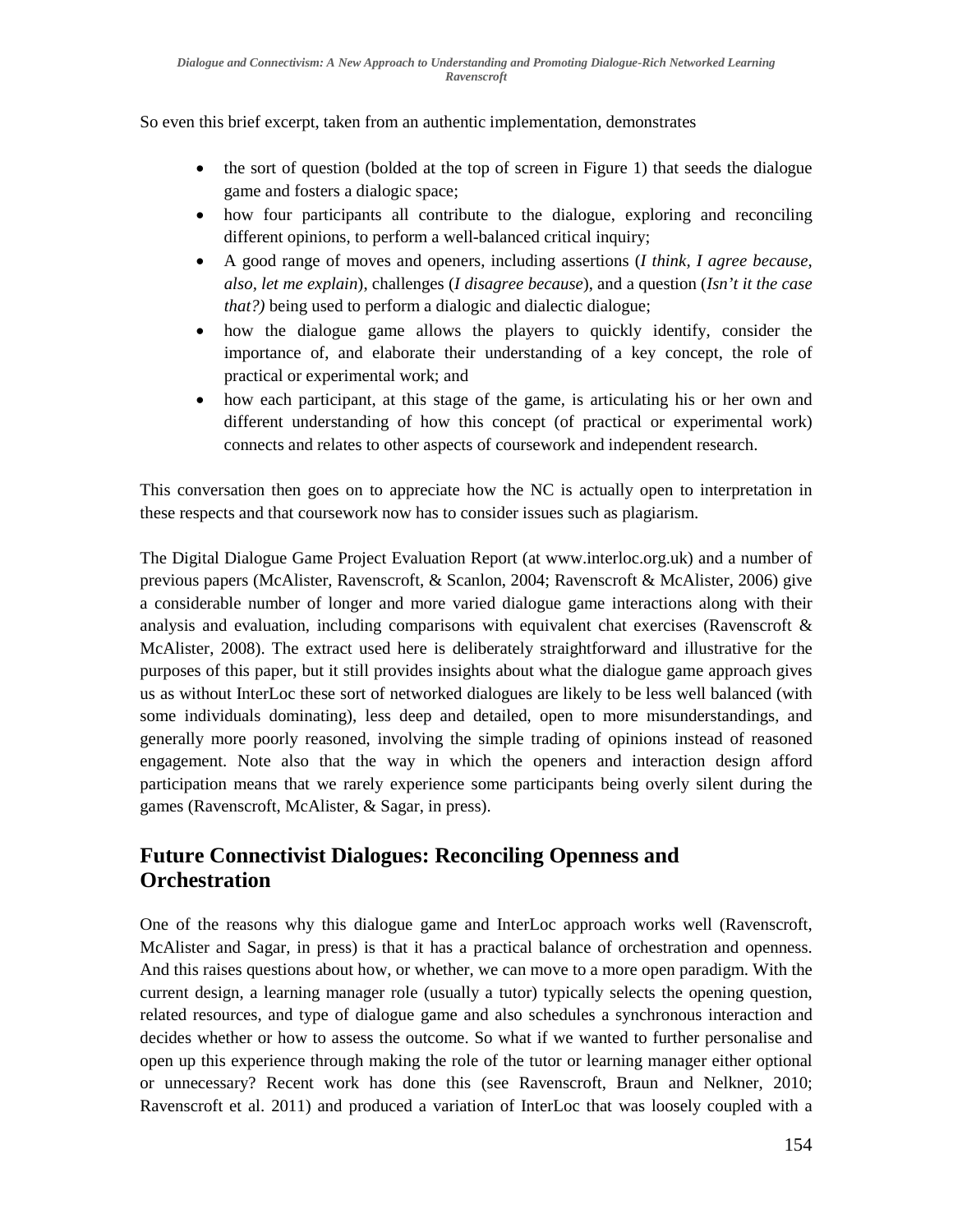social bookmarking and collaborative ontology tool (SOBOLEO) as part of a large-scale European project called MATURE. This supports more responsive and asynchronous dialogue interaction. In this situation the players proposed the question or topic and announce the dialogue game, which can then be joined by anyone in a registered community of practice (CoP). So far, this application has undergone a small-scale formative evaluation that has suggested ways to realise engaging and reasoned dialogues that are also commensurate with the expectations for personal learning environments (PLEs). The central idea is to make the need and means for orchestration explicit, and yet put this under greater learner control. To do this, future developments will realise more visible and open orchestration through tagging resources with dialogue game "invites," semantically processing interactions to identify and propose suitable interlocutors, and generally, linking the dialogue games to related digital learning activities. The latter could be design activities that naturally afford critical and creative discussion amongst groups who are collectively creating a shared artifact. Similarly, future developments will more clearly signal and manage expectations, so users are aware that dialogue games are deliberately reflective and their duration is relatively long term (e.g., from thirty minutes to an hour) and require concentration when compared with instant messaging or microblogging, for example. In other words, we need to accept that thinking and learning together in reflective and reasoned ways requires a commitment that is commensurate with the ambitions for this sort of interaction.

Bearing these experiences in mind, it is important to understand that although social networked systems might be emergent and self-regulating, some form of coordination or orchestration is usually required to support the sort of meaning making that corresponds to learning. To support continual learning requires some level of control of the sort of sense making and meaning making that Siemens (2006) refers to, which can arguably be achieved through reproducible dialogue patterns that catalyse certain learning processes. The implication of this is that we can "design" dialogues to favour certain types of discourse over others, where in our case we want to favour those that are most likely to lead to critical learning within networked and open spaces.

#### **Conclusions**

This article has proposed an original development of theory for networked learning through questioning and elaborating connectivism based on social constructivist thinking and an emphasis on dialogue. It has also argued why this is important and proposed how a "dialogue-rich view" of connectivism can be applied to the design and use of networked learning tools, and demonstrated this through one particular tool called InterLoc. Embracing connectivism means that we need to consider new design metaphors for future learning that place the person, their social behaviour, and their community at the centre of the design process and the resulting networked technologies. And whilst future learning landscapes will be characterised by the greater penetration of the Web within our everyday lives, fundamentally we must remember that we will still be, mostly, people socially interacting with other people. And this interaction will, in turn, be supported primarily through new dialogue and discourse. So this article argues for greater attention upon, and the pedagogical shaping of, the learning dialogue process within networked learning spaces through adopting contemporary approaches to learning design (e.g., Ravenscroft & Boyle, 2010; Ravenscroft et al., 2011). And I argue that without a reworking of attested dialogue theory into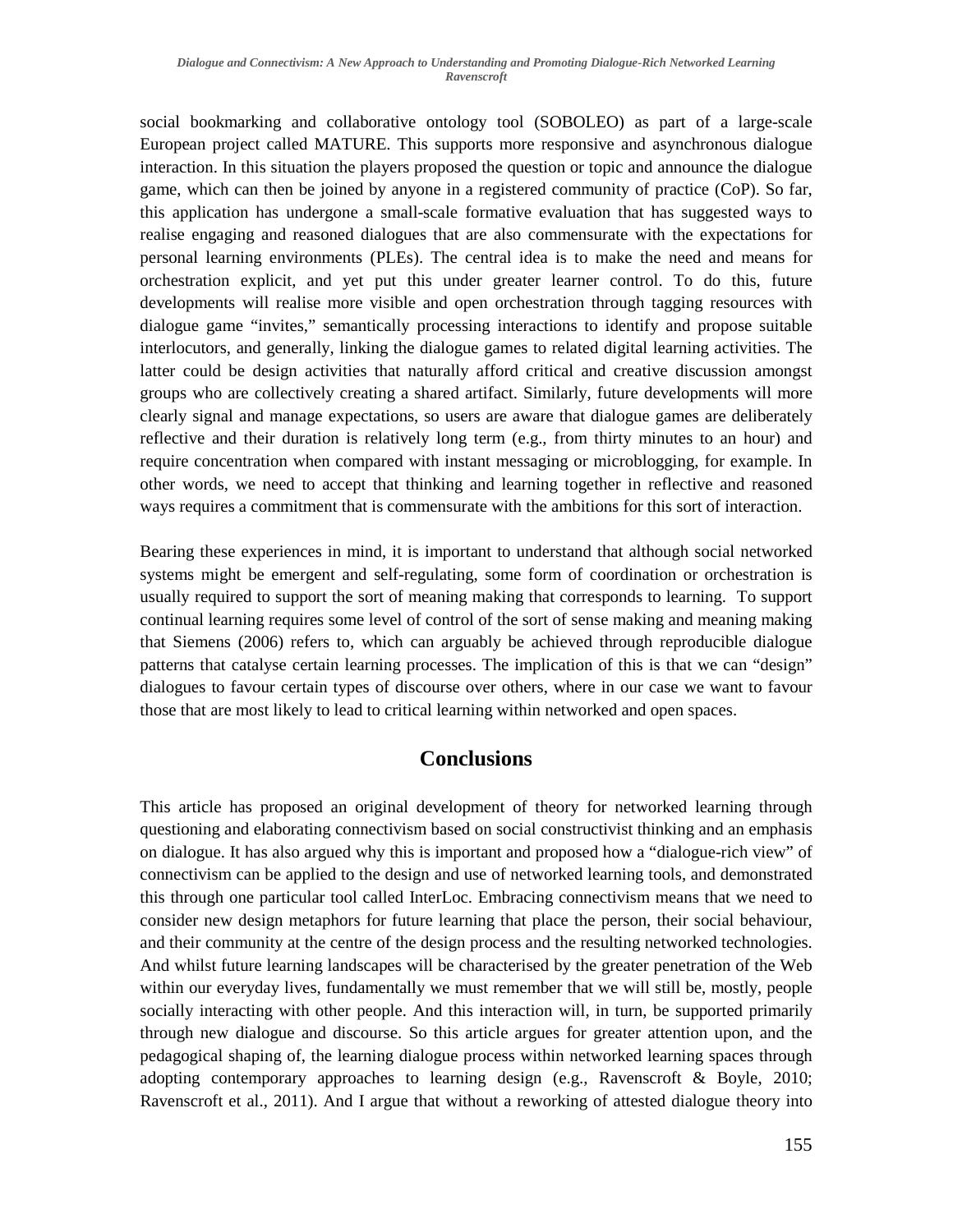more open and ambient pedagogies we will be less successful in converting mega-social interaction into mega-meaning making and learning. But perhaps the main point, or question, is even more fundamental and profound as whilst we pursue new forms of meaning making and communicative practice in the digital domain, through embracing the exciting possibilities offered by emerging web technologies, shouldn't our endeavours still fully appreciate the role of language and dialogue as our oldest and arguably still most powerful semiotic system?

"In the beginning was the word  $\ldots$ " – John 1:1.

#### **Acknowledgements**

The author is grateful to Gráinne Conole for our discussions of some of the ideas in this paper and also to all members of the Digital Dialogue Game [\(www.interloc.org.uk\)](http://www.interloc.org.uk/) and EC MATURE project [\(www.mature-ip.eu\)](http://www.mature-ip,eu/) teams who have developed the technologies or assisted with the ideas that are in this artic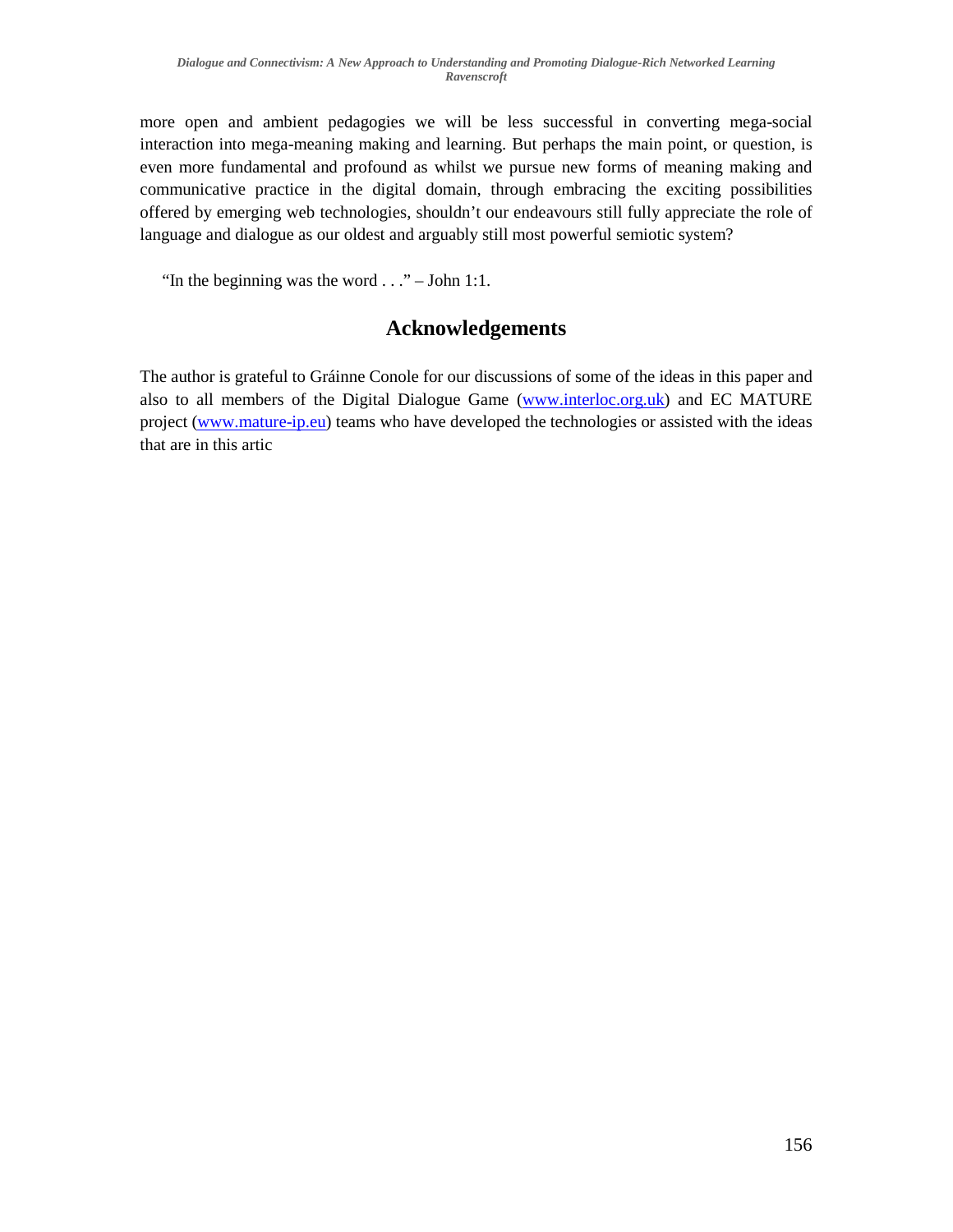#### **References**

- Attwell, G. (2007). Personal learning environments the future of eLearning? *eLearning papers*, *2*(1). Retrieved from http://www.elearningpapers.eu/index.php?
- Bakhtin, M. (1986). *Speech genres and other late essays*. Austin: University of Texas Press.
- Bjork, A. (2001). Tutorial learning for the new century. *Journal of Science Education and Technology*, *10*(1), 57–71.
- Downes, S. (2006). *Learning networks and connective knowledge*. Retrieved from http://it.coe.uga.edu/itforum/paper92/paper92.html
- Friere, P. (2001). *Pedagogy of freedom – ethics, democracy and civic courage*. Lanham, MD: Rowman and Littlefield
- Hegel, G. W. F. (1975). *The logic of Hegel* (W. Wallace, Trans.). Oxford: Clarendon Press.
- Herring, S. (1999). Interactional coherence in CMC. *Journal of Computer Mediated Communication*, *4*(4). Retrieved from<http://jcmc.indiana.edu/vol4/issue4/herring.html>
- Kant, E. (1996). *Critique of pure reason* (Translation of original publication of 1781 by Werner, P.S.). Indianapolis/Cambridge: Hackett Publishing.
- Levin, L. A., & Moore, J. A. (1977). Dialogue-games: Metacommunication structures for natural language interaction. *Cognitive Science*, *1*(4), 395–420.
- Mackenzie, J. D. (1979). Question-begging in non-cumulative systems. *Journal of Philosophical Logic, 8*, 117–133.
- McAlister, S., Ravenscroft, A., & Scanlon, E. (2004). Combining interaction and context design to support collaborative argumentation using a tool for synchronous CMC. *Journal of Computer Assisted Learning*, *20*(3), 194–204.
- Mercer, N. (2000). *Words and minds: How we use language to think together*. London: Routledge.
- Moore, D., Yuan, T., Reed, C., Ravenscroft, A., & Maudat, N. (in press). Informal logic in human-computer dialogue. *Knowledge Engineering Review*, *26*(3).
- Ravenscroft, A. (2000). Designing argumentation for conceptual development. *Computers & Education*, *34* (3–4), 241–255.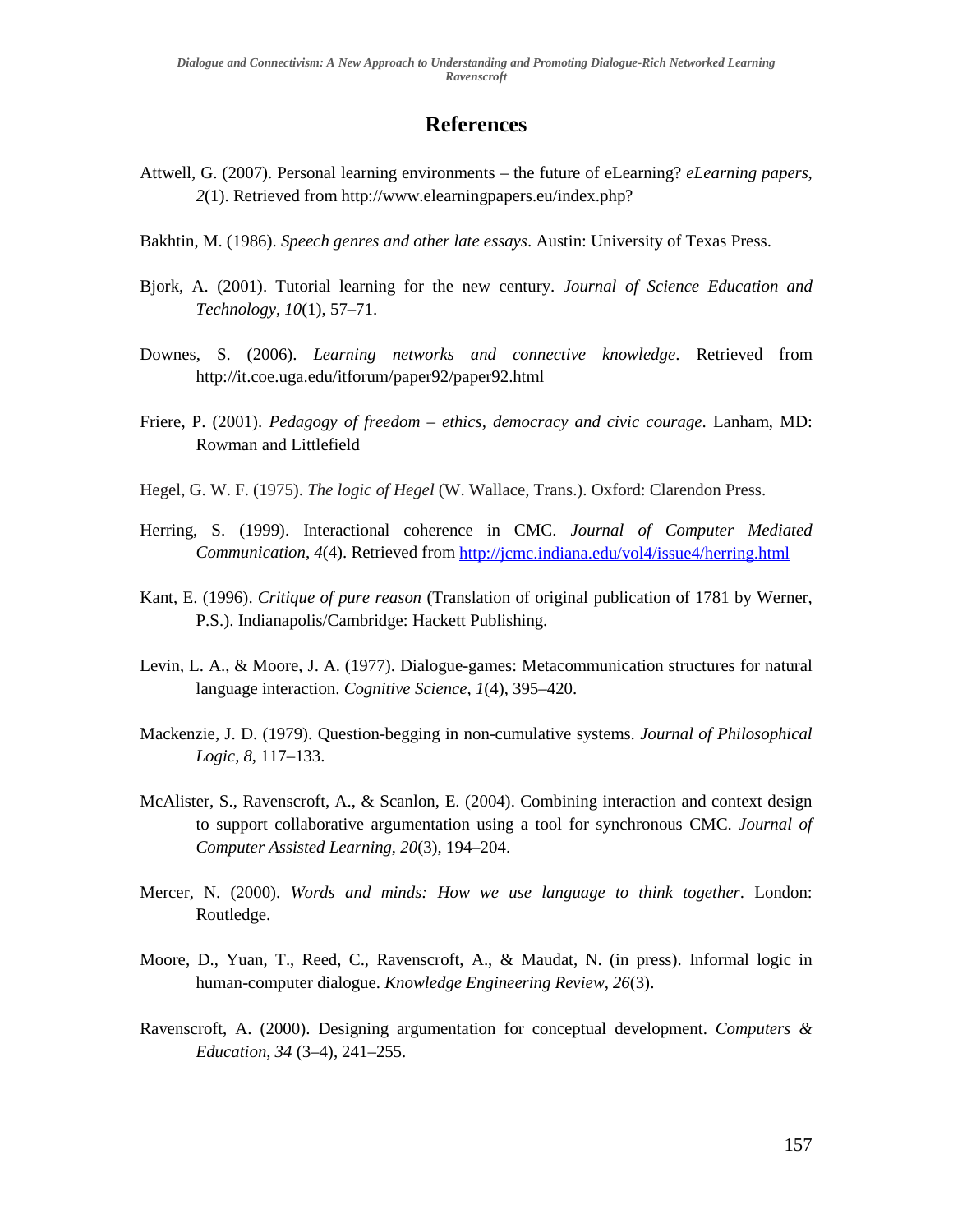- Ravenscroft, A. (2004). From conditioning to learning communities: Implications of 50 years of research in eLearning interaction design. *Association for Learning Technology Journal (ALT-J)*, *11*(3), 4–18.
- Ravenscroft, A. (2005). Towards highly communicative e-learning communities: Developing a socio-cultural framework for cognitive change. In R. Land & S. Bayne (Eds.), *Education in Cyberspace* (pp. 130–145). London and New York: Routledge Falmer.
- Ravenscroft, A. (2007). [Promoting thinking and conceptual change with digital dialogue games.](http://www.interloc.org/pubs/DDGs_JCAL%28AR%29.pdf) *Journal of Computer Assisted Learning (JCAL)*, *23*(6), 453–465.
- Ravenscroft, A. (2009). Social software, web 2.0 and learning: Status and implications of an evolving paradigm. *Journal of Computer Assisted Learning (JCAL)*, *21*(1) 1–5.
- Ravenscroft, A. & Boyle, T. (2010). A dialogue and social software perspective deep learning design. *Special Issue of Journal of Interactive Media in Education (JIME),* Open University Computers and Learning Research Group (CALRG)  $30<sup>th</sup>$  Anniversary.<http://jime.open.ac.uk/article/2010-12/>
- Ravenscroft, A., Braun, S., & Nelkner, T. (2010). Combining dialogue and semantics for learning and knowledge maturing: Developing collaborative understanding in the "Web 2.0 Workplace." In *Proceedings of International Conference on Advanced Learning Technologies (ICALT) 2010*, July 5–7, 2010, Sousse, Tunisia.
- Ravenscroft, A., & Matheson, M. P. (2002). Developing and evaluating dialogue games for collaborative e-learning interaction. *Journal of Computer Assisted Learning* [Special Issue: Context, collaboration, computers and learning], *18*(1), 93–102.
- Ravenscroft, A., & McAlister, S. (2006). Digital games and learning in cyberspace: A dialogical approach. *E-Learning* and Digital Media, *3*(1), 37–50. Retrieved from [http://www.wwwords.co.uk/elea/content/pdfs/3/issue3\\_1.asp#5](http://www.wwwords.co.uk/elea/content/pdfs/3/issue3_1.asp#5)
- Ravenscroft, A., McAlister, S., & Sagar, M. (in press). Digital dialogue games and InterLoc: Deep learning design for collaborative argumentation on the web. In N. Pinkwart (Ed.), *Educational technologies for teaching argumentation skills*. Bentham Science E-Books.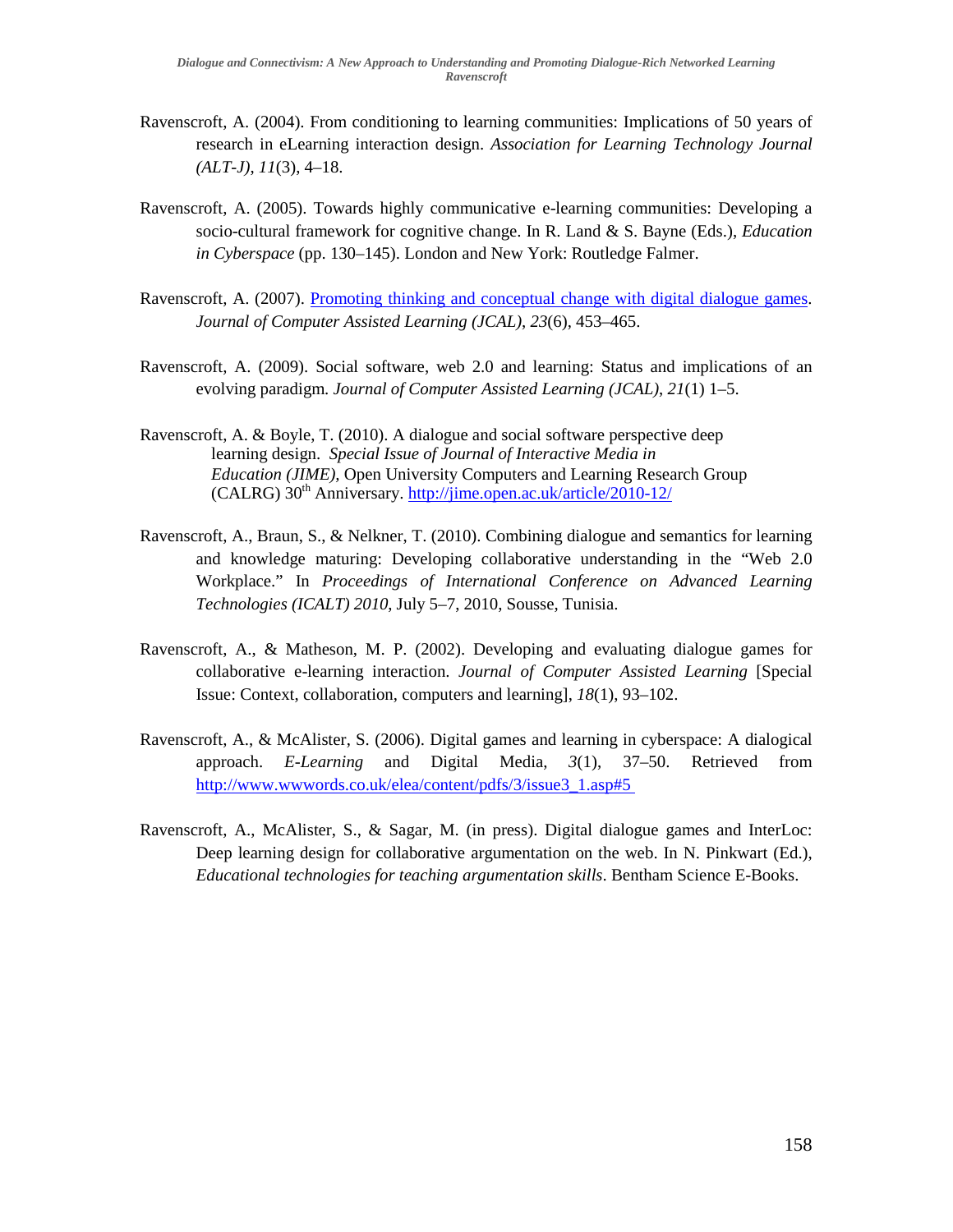- Ravenscroft, A. & McAlister, S. (2008). Investigating and promoting educational argumentation: Towards new digital practices. *International Journal of Research and Method in Education (IJRME): Special Edition on Researching argumentation in educational contexts: new methods, new directions, 31*(3), 317-335.
- Ravenscroft, A., & Pilkington, R. M. (2000). Investigation by design: Developing dialogue models to support reasoning and conceptual change. *International Journal of Artificial Intelligence in Education*, *11*(1), 273–298.
- Ravenscroft, A., Sagar, M., Baur, E., & Oriogun, P. (2009). Ambient pedagogies, meaningful learning and social software. In S. Hatzipanagos & S. Warburton (Eds.), *Social Software & Developing Community Ontologies* (pp. 415–433). Hershey, PA: IGI Global Publishing.
- Ravenscroft, A., Schmidt, A., Cook, J. & Bradley, (2011). Designing socio-technical systems for informal learning and knowledge maturing in the 'Web 2.0 workplace'. Article for *Special Issue of Journal of Computer Assisted Learning (JCAL)*, on *Designing and Evaluating Social Media for Learning,* (Eds.) Ravenscroft, Warburton, Hatzipanigos & Conole (due Summer 2011) (Submitted)
- Ravenscroft, A., Wegerif, R. B., & Hartley, J. R. (2007). Reclaiming thinking: Dialectic, dialogic and learning in the digital age. In J. Underwood & J. Dockrell (Eds.), *Learning through Digital Technologies* (39–57). British Journal of Educational Psychology Monograph Series, 2(5).
- Scardamalia, M., & Bereiter, C. (2003). Knowledge building. In J. W. Guthrie (Ed.), *Encyclopedia of education* (2nd ed.). New York: Macmillan Reference, USA.
- Searle, J. R. (1969). *Speech acts: An essay in the philosophy of language*. Cambridge, UK: Cambridge University Press.
- Siemens, G. (2005). Connectivism: A learning theory for a digital age. *International Journal of Instructional Technology and Distance Learning, 2*(1), 3–10.
- Siemens, G. (2006). Connectivism: Learning Theory or Pastime of the Self-Amused? [elearnspace blog]. Retrieved from [http://www.elearnspace.org/Articles/connectivism\\_self-amused.htm](http://www.elearnspace.org/Articles/connectivism_self-amused.htm)
- Verhagen, P. (2006). Connectivism: A new learning theory? Retrieved from <http://elearning.surf.nl/e-learning/english/3793>
- Vygotsky, L. (1978). *Mind and society: The development of higher psychological processes*. Cambridge, MA: Harvard University Press.